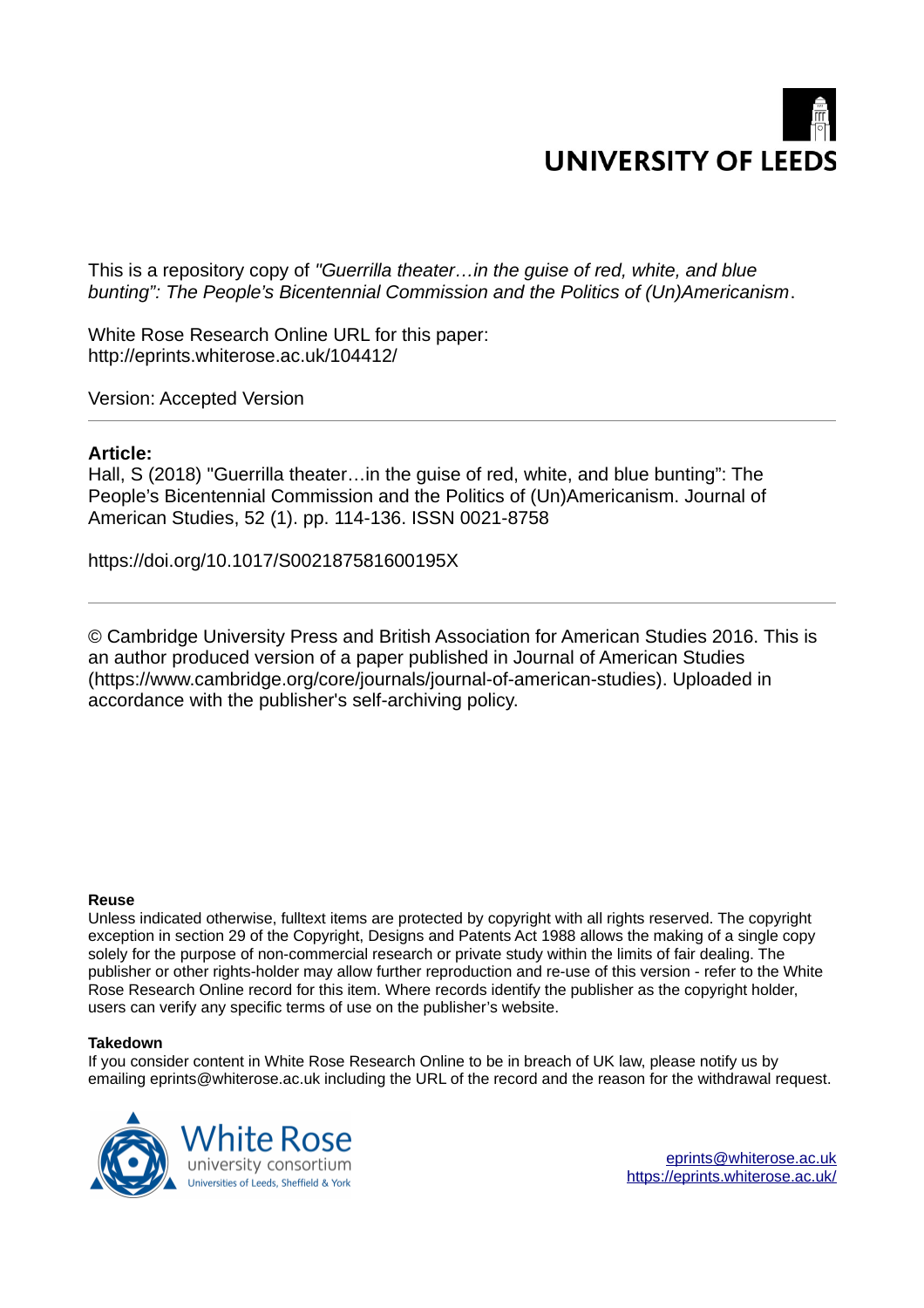## **"Guerrilla theater…in the guise of red, white, and blue bunting": The People's Bicentennial Commission and the Politics of (Un)Americanism**

**Abstract:** This article explores the battles over 'Americanism' and 'un-Americanism' that swirled around the People's Bicentennial Commission – a radical, populist organization that sought to promote fundamental economic change during the mid-1970s. Although it was founded by Sixties veterans, the PBC was sharply critical of what it saw as the New Left's abandonment of Americanism. As the nation prepared to celebrate its  $200<sup>th</sup>$  birthday, the PBC sought to present itself, and its radical programme, as representing the 'true' spirit of the American Revolution. For its conservative critics, though, the PBC's patriotism was little more than a ruse, designed to trick ordinary Americans into supporting what was, essentially, a dangerous (and un-American) force.

(i)

On 4 July 1976, millions of Americans celebrated their nation's  $200<sup>th</sup>$  birthday with parades, picnics, and fireworks.<sup>1</sup> In Boston, 500,000 gathered by the Charles River to listen to a concert by the Boston Pops Orchestra. In Washington, there was a public reading of the Declaration of Independence and a huge fireworks display. But, by common assent, the day's most memorable event was the parade of the tall ships, which saw an armada of some 200 vessels, including sixteen of the world's tallest sailing ships, enter New York harbor, as 30,000 yachts, kayaks and other small boats crowded round.<sup>2</sup> President Ford and senior members of his administration joined with local dignitaries, world leaders, and 3,000 guests aboard the *USS Forrestal*, an 80,000-ton aircraft carrier, for the nautical review. At 2pm, as the Liberty Bell was being struck gently in Philadelphia, Ford rang the ship's bell thirteen times, once for each of the rebellious Colonies, and a sign for the pealing of bells to begin across the land. Summing up the day's events, the editors of *Time* magazine argued that "it was an altogether fitting celebration" of the nation's independence "and perhaps the best

<sup>&</sup>lt;sup>1</sup> The Bicentennial of the United States: A Final Report to the People, volume IV, 77, 409, 339;

<sup>&#</sup>x27;BICENTENNIAL: Oh, What a Lovely Party!', *Time*, 19 July 1976.

 $<sup>2</sup>$  Ibid.</sup>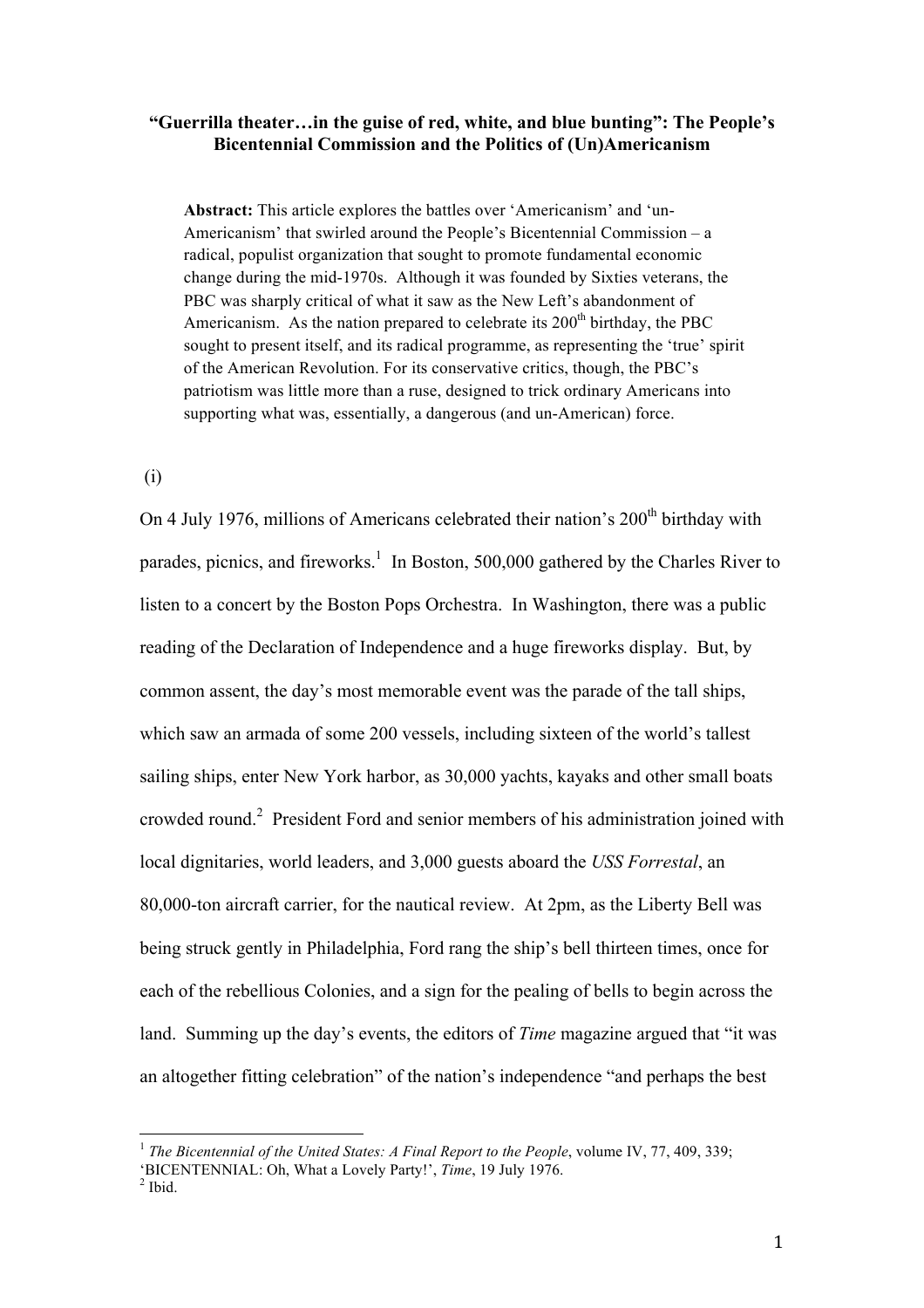part of it was that its supreme characteristics were good will, good humor and, after a long night of paralyzing self-doubt, good feelings about the U.S."<sup>3</sup>

Historians have typically cast the Bicentennial as a welcome distraction from the malaise that supposedly characterized America during the 1970s. After all, divisions over affirmative action and busing, feminism and gay rights, together with the OPEC oil embargo of 1973-74 and attendant economic crisis (which included soaring inflation, high unemployment, and low or non-existent growth), rising crime, the Watergate scandal, and the humiliating dénouement to the Vietnam War, hardly provided the most propitious backdrop for a major national commemoration. As Dominic Sandbrook put it in his 2010 book, *Mad As Hell*, the celebrations served as moment of national reconciliation and highlighted "a zest for life and a sense of fun too often overlooked in all the gloom about inflation and energy crises."<sup>4</sup> For Natasha Zaretsky, however, the Bicentennial was no mere 'distraction', but an important, if overlooked, staging post in the advance of modern American conservatism.<sup>5</sup> Other historians, meanwhile, have drawn attention to the ways in which political activists, of various persuasions, sought to exploit the national celebration. In a 2004 essay, for example, Christopher Capozzola argued that the nation's  $200<sup>th</sup>$  birthday was simultaneously a moment of escapism, celebration and crass commercialism, and a time of political protest and debate about the wider meaning of the nation.<sup>6</sup> More recently, Tammy S. Gordon has illuminated the myriad ways in which activists on the

<sup>&</sup>lt;sup>3</sup> Ibid.; John L. Hess, 'A Day of Picnics, Pomp, Pageantry and Protest', *NYT*, 5 July 1976, 1, 18; Fred Ferretti, 'Ethnic Diversity Adds Spice to the Holiday', *NYT*, 5 July 1976, 1, 22; Frank J. Prial, 'The Forrestal's Bell Tolls 13 Times for 13 Colonies', *NYT*, 5 July 1976, 16.

<sup>4</sup> Dominic Sandbrook, *Mad as Hell: The Crisis of the 1970s and the Rise of the Populist Right* (New York: Knopf, 2011), 181-182. See also Laura Kalman, *Right Star Rising: A New Politics, 1974-1980* (New York: W. W. Norton, 2010), 160.

<sup>5</sup> Natasha Zaretsky, *No Direction Home: The American Family and the Fear of National Decline* (Chapel Hill: The University of North Carolina Press, 2007), 22, 143-81

 $6$  Christopher Capozzola, '"It Makes You Want to Believe in the Country": Celebrating the Bicentennial in the Age of Limits' in Beth Bailey & David Farber, eds., *America in the 70s*, 29-45, see esp. 31, 32-33, 34-35, 37, 42.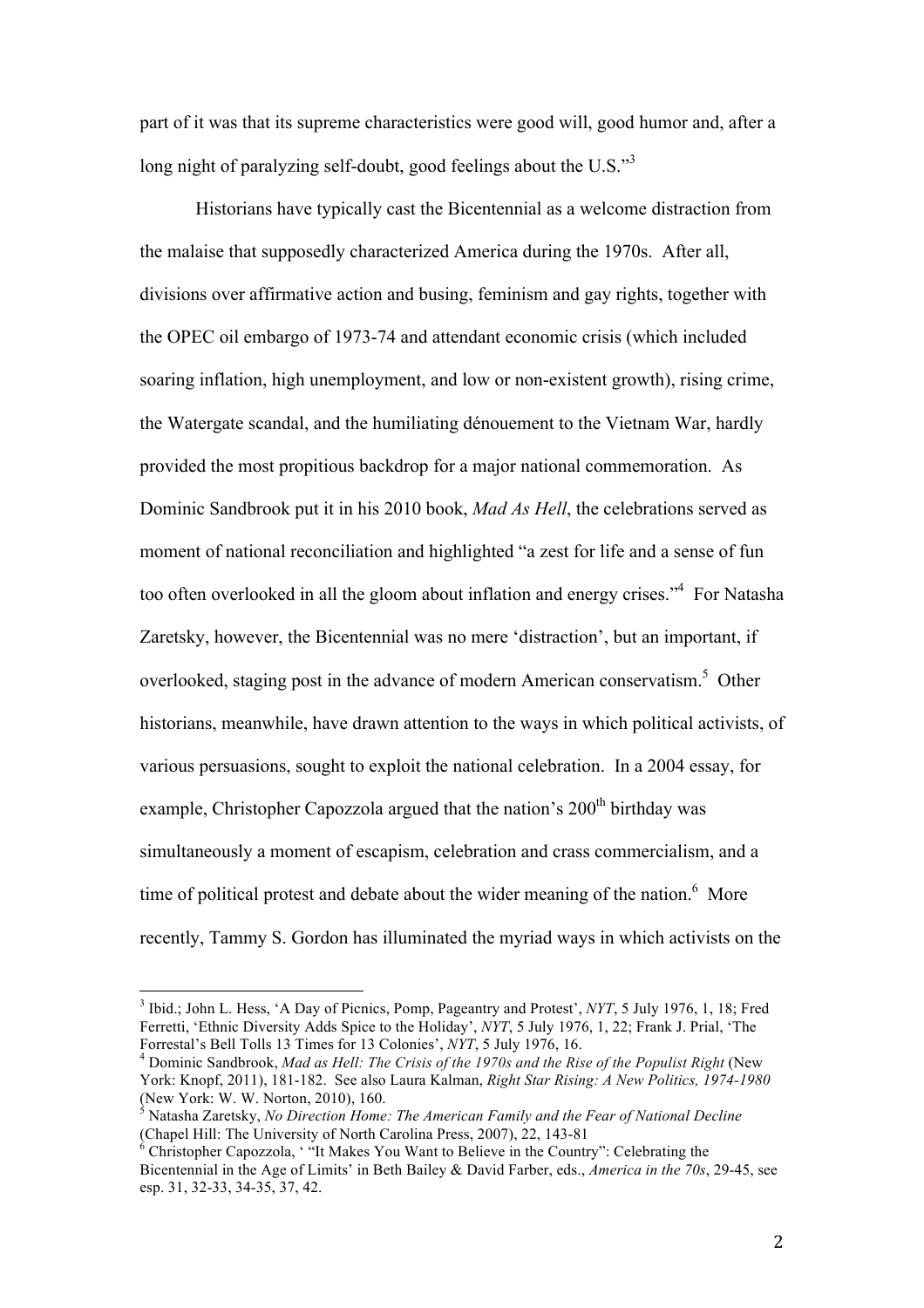Left – including African Americans, women, and native Americans – engaged with, contested, and appropriated, the national commemoration, while Jill Lepore has traced the Tea Party's embrace of the Founding Fathers to Bicentennial-era disagreements between political activists over the nature of the Revolution.<sup>7</sup>

Building on the notion of the Bicentennial as a site of debate about the meaning of America, this essay focuses on the activities of the People's Bicentennial Commission (PBC), an offshoot of the 1960s New Left that combined street theatre and appeals to Americanism in a creative, and sometimes raucous campaign to bring about radical social, economic, and political change.<sup>8</sup> Americanism, a "protean" and "famously contested term", according to Michael Kazin and Joseph A. McCartin, signifies, "both what is distinctive about the United States … *and* loyalty to that nation", "rooted in a defense" of its canonic ideals of liberty, equality, selfgovernment, and freedom of speech and association. An ideology, a tradition, a set of assumptions and symbols, a political language and a style, Americanism has proved an exceptionally malleable concept; one that, over the past two hundred years, has been claimed by forces from across the political spectrum (including abolitionists, pro-slavery defenders, labour organizers, corporate titans, imperialists and antiimperialists, and civil rights activists). As well as embracing Americanism, the PBC had no qualms at all about portraying the business and political elites that they sought

<sup>7</sup> Jill Lepore, *The Whites Of Their Eyes: The Tea Party's Revolution and the Battle Over American History* (Princeton: Princeton University Press, 2010), esp. 65-67, 82-84, 117. See also Lepore, 'Tea and Sympathy: Who Owns the American Revolution?', *The New Yorker*, 3 May 2010; Tammy S. Gordon, *The Spirit of 1976: Commerce, Community, and the Politics of Commemoration* (Amherst: University of Massachusetts Press, 2013), esp. 69-89.

<sup>8</sup> 'Introduction' in Ted Howard, Charlie Jones, et al., *America's Birthday: A Planning and Activity Guide for Citizens' Participation During the Bicentennial Years by Peoples Bicentennial Commission* (New York: Simon and Schuster, 1974), 9.

<sup>9</sup> Michael Kazin & Joseph McCartin, 'Introduction' in Kazin & McCartin, eds., *Americanism: New Perspectives on the History of an Ideal* (Chapel Hill: The University of North Carolina Press, 2008), 1. See also Simon Hall, *American Patriotism, American Protest: Social Movements Since the Sixties* (Philadelphia: University of Pennsylvania Press, 2011), 5-7.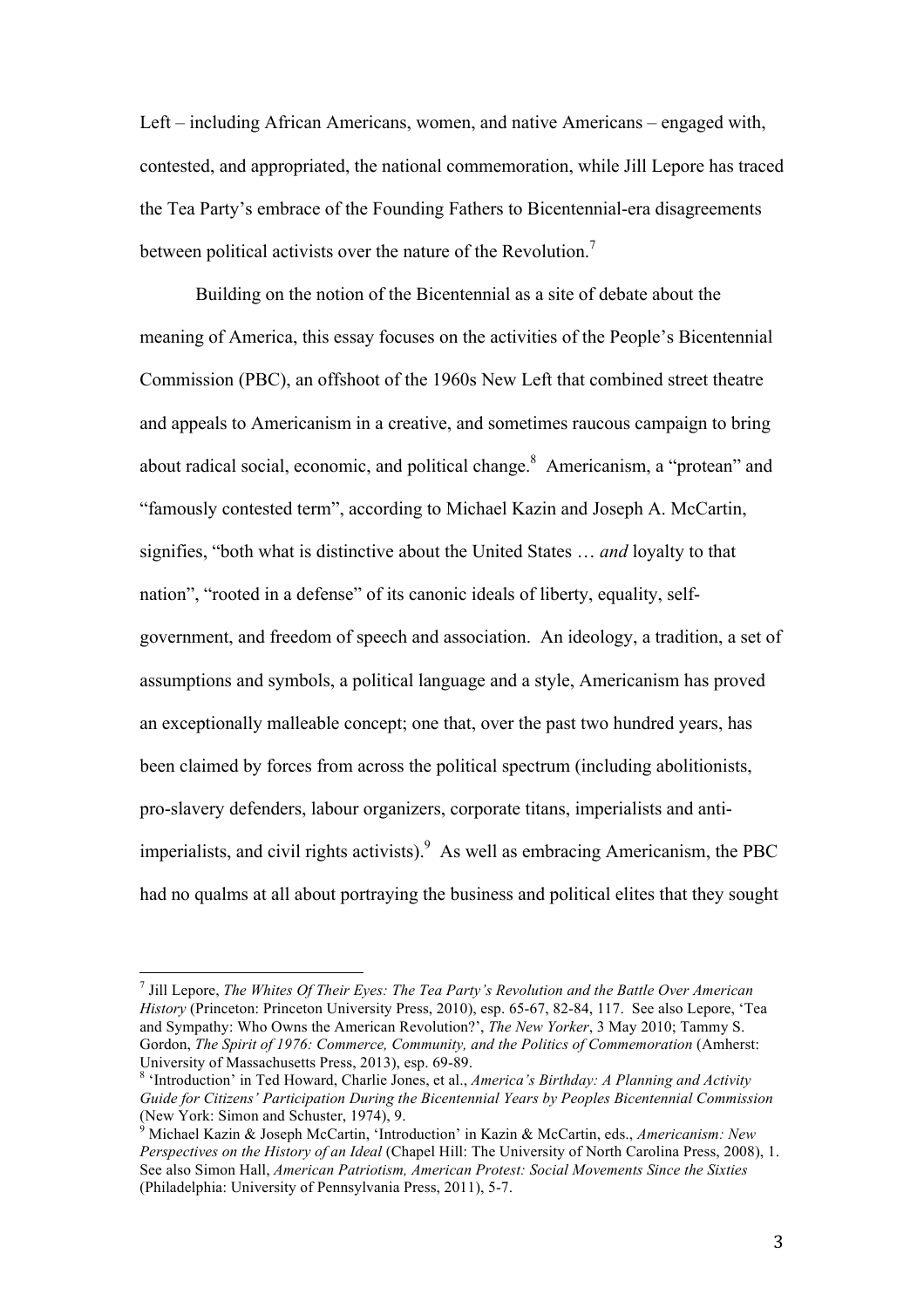to unseat as profoundly un-American: the modern-day equivalents, no less, of the Loyalists who had sided with the British Crown during the revolutionary war.

The PBC enjoyed some modest success – most famously in exposing the cronyism at the heart of the official government agency tasked with planning the Bicentennial celebrations (revelations that would lead to the agency's dissolution). But it soon found itself under assault by conservatives who claimed that its patriotism was nothing more than a tactical ruse designed to hoodwink Americans into supporting revolutionary Marxist goals. In the eyes of these critics, rather than embodying the 'spirit of '76', it was the PBC itself that was fundamentally un-American. It was a quarrel about the meaning of Americanism – and who had the right to invoke it – that was as old as the nation itself. Although the PBC ultimately faded from history, the story of its effort to forge a patriotic, populist radicalism during an era of economic crisis and widespread anti-business and anti-elitist sentiment is one that resonates powerfully today.

(ii)

 $\overline{a}$ 

The PBC was founded by veterans of the civil rights, student, and antiwar movements in the fall of 1971, with the goal of democratizing the U.S. economy.<sup>10</sup> Five years later, the organization boasted some 75 local affiliates and a paid membership of 20,000, and had organized protests in towns and cities across the nation – including

<sup>10</sup> Ted Howard et al., *The P.B.C.: A History* (Washington, D.C.: The People's Bicentennial Commission, c.1976), 5, 9. Both Ted Howard, the PBC's co-director and David Helvarg, its west coast co-ordinator, had been heavily involved in anti-war protests. See Tammy Gordon, interview with Ted Howard, December 21, 2011, 1-2, and Gordon, interview with David Helvarg, December 28, 2011, 1, 'An Oral History of the 1976 Celebration of the Bicentennial of the American Revolution', UNCW Public History Teaching Collections: Bicentennial Oral Histories, University of North Carolina-Wilmington. I am grateful to Tammy Gordon for providing me with copies of these interview transcripts.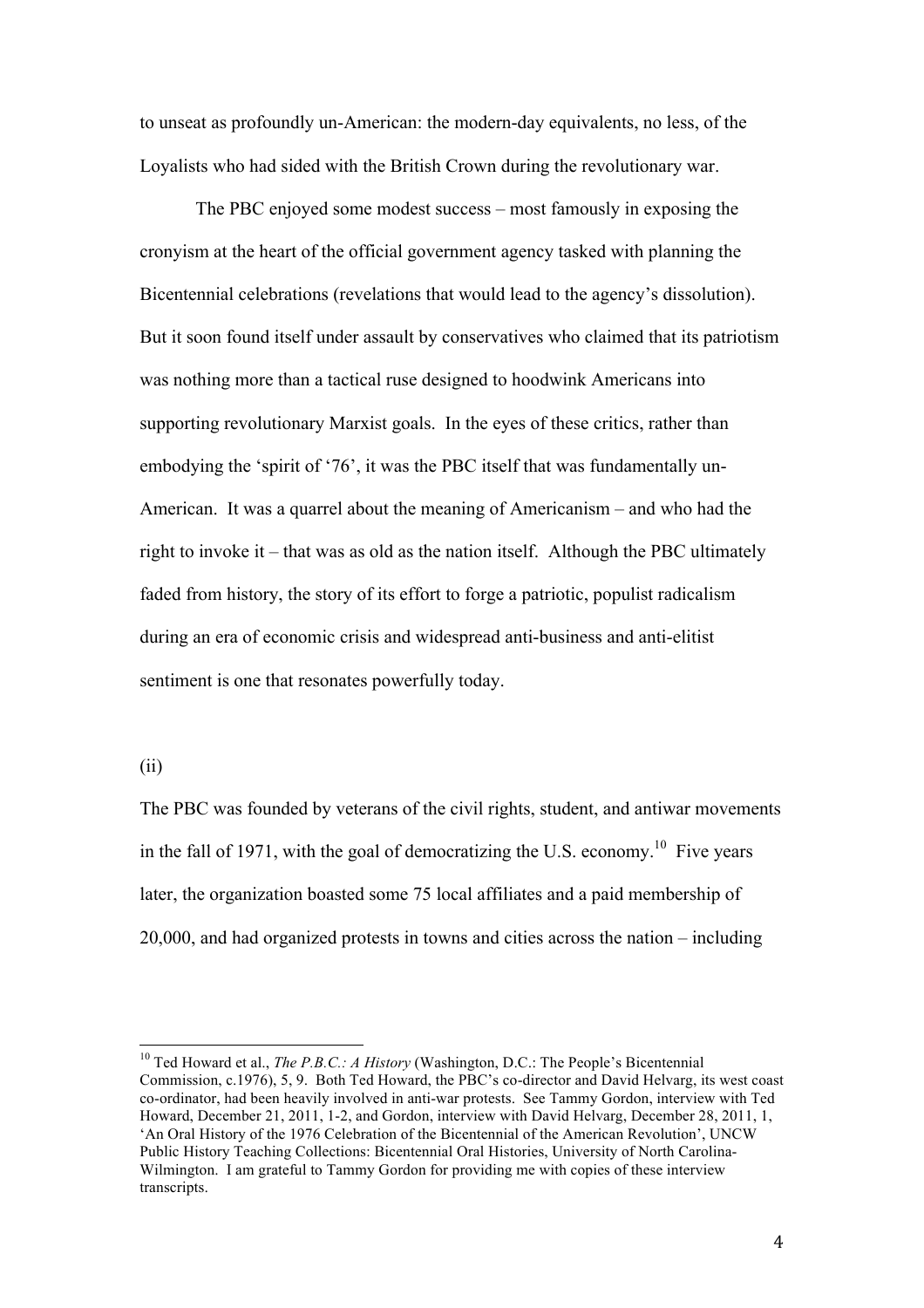major demonstrations in Boston in December 1973 and at Concord in April 1975.<sup>11</sup> According to an informal internal survey, the "typical PBC supporter was young, between the ages of 24 and 34, generally with some college background, and either currently working, or not surprisingly, considering the times, unemployed."<sup>12</sup> Eschewing what it called the "community work that had been popular among organizers in the 1960s", the group instead emphasised the "critical importance of rallies [and] demonstrations" and advocated a "dramatic and theatrical approach to local problems."<sup>13</sup> As Ted Howard, the group's co-director, explained, "rather than political organizing [the PBC] was much more communication and provocative … it was much more theatrical" – a "gadfly", if you will, rather than a traditional Leftist cadre.<sup>14</sup>

The PBC's charismatic co-founder, and most prominent spokesman, was Jeremy Rifkin. The son of a plastic bag manufacturer, Rifkin had grown up in a working-class neighborhood on Chicago's South Side before studying at the Wharton School of Finance at the University of Pennsylvania. At Penn, Rifkin was a cheerleader for the football team and an enthusiastic member of the Interfraternity council, and quickly developed a reputation as a party animal. He also excelled academically, becoming Senior Class President and winning the prestigious Cane Award in 1967. In 1968 he went on to gain a master's in International Affairs from Tufts. Toward the end of his time at Penn, however, Rifkin had become involved in political activism. He recalled that, during a 1966 antiwar demonstration on Locust Walk (on the heart of campus), he "saw some football players beating up kids. These were my friends, the same jocks I drank beer with … and I thought, 'Wait a minute.

<sup>&</sup>lt;sup>11</sup> *The PBC: A History*, 28-29. For a brief overview of the organization's history, and some of its major activities, see Gordon, *The Spirit of 1976*, 72-82 (esp. 75-76).

<sup>12</sup> *The PBC: A History*, 28.

<sup>13</sup> *The PBC: A History*, 28.

<sup>&</sup>lt;sup>14</sup> Tammy S. Gordon, 'Interview with Ted Howard', 3.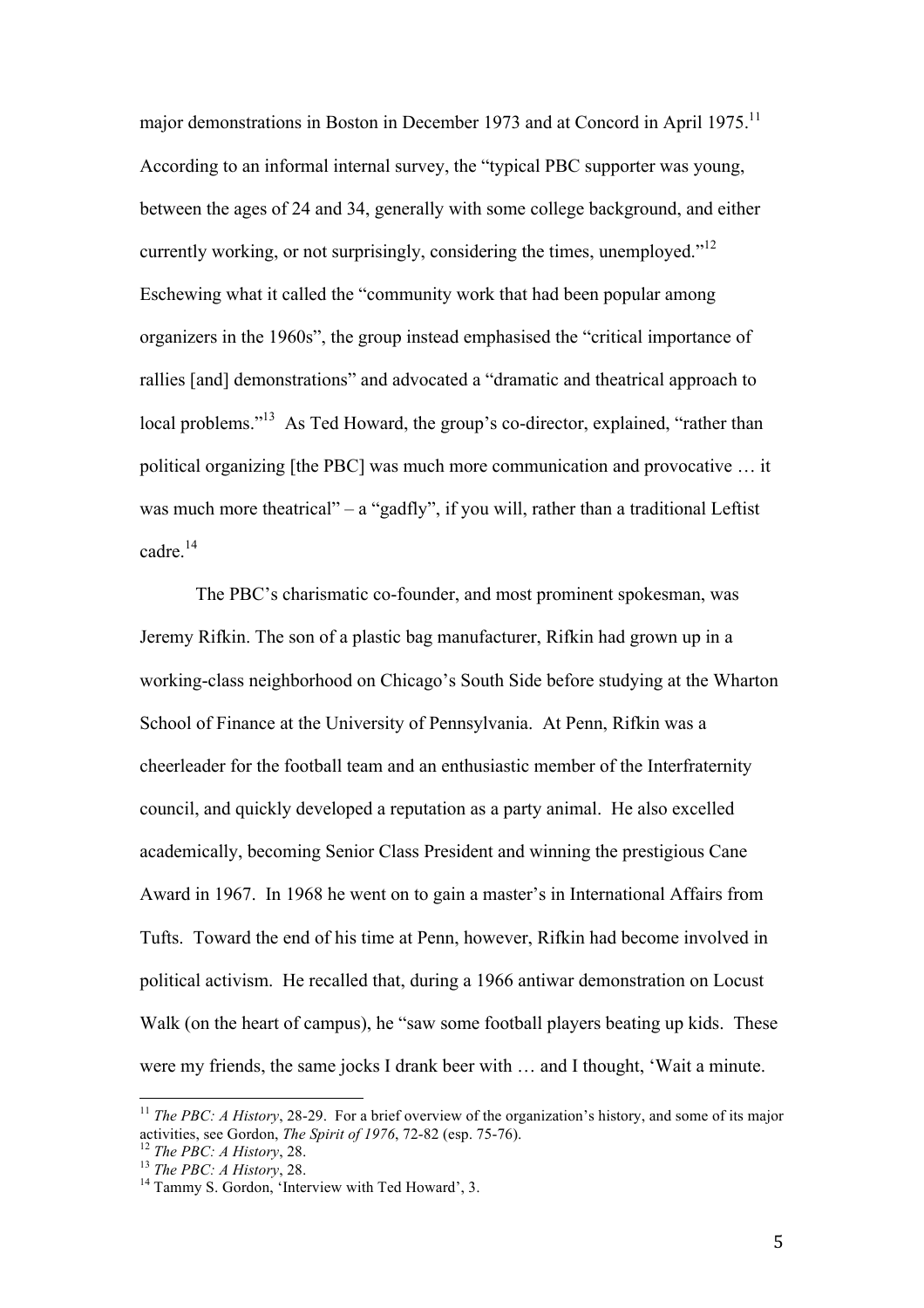Something's wrong here'. I guess my radicalization began there." Before long, Rifkin was organizing a demonstration to defend the protesters' freedom of speech. Like other New Leftists, he found himself taking on the restrictive campus regulations that were justified by the doctrine of *in loco parentis*, organizing a 600-strong demonstration that helped convince the University administration to relax the rules on visiting-hours for female students in all-male dormitories. In 1967 he organized a sitin to protest the University's secret research into chemical and biological warfare. Later that year he addressed a 300-strong anti-Vietnam War rally at Houston Hall, telling the students that, "it is the responsibility of concerned individuals to speak out and be counted." Rifkin's activism continued after graduation: in 1969 he worked as an anti-poverty activist in Bedford Stuyvesant and East Harlem for VISTA (Volunteers in Service to America); he sought to build an interracial alliance with the Black Panthers in New York; and during 1970-1971 he was heavily involved with the Citizens Commission of Inquiry, an antiwar organization that sought to investigate alleged U.S. war crimes in Southeast Asia.<sup>15</sup> The New Left and antiwar movement also featured prominently in the biographies of other leading PBC activists: Ted Howard had helped to organize antiwar protests at the Republican Party's national convention in Miami Beach in 1972, along with his friend David Helvarg, the group's west coast organizer, who had got his "first taste of mace, gas, and blunt-force

trauma" during the protests at the 1968 Democratic Party Convention in Chicago.<sup>16</sup>

<sup>15</sup> See David Lieber, 'Jeremy Rifkin's Big Beefs', *The Pennsylvania Gazette*, October 1992, 27, 28, 29; Dick Thompson, 'The Most Hated Man In Science: JEREMY RIFKIN', *Time*, 4 December 1989; *The Attempt to Steal the Bicentennial – The People's Bicentennial Commission: Hearings Before the Subcommittee to Investigate the Administration of the Internal Security Act and Other Internal Security Laws of the Committee of the Judiciary, United States Senate, Ninety-Fourth Congress, Second Session, March 17 and 18, 1976* (Washington: U.S. Govt. Print. Off., 1976), 92, 104-106; Tom Mathews with Jane Whitmore, 'Up-to-the-Minutemen', *Newsweek*, 19 May 1975, 29.

<sup>&</sup>lt;sup>16</sup> Tammy S. Gordon, 'Interview with Ted Howard', 1; Tammy S. Gordon, 'Interview with David Helvarg', 1, 4-5; David Helvarg, *Saved By the Sea: Hope, Heartbreak, and Wonder in the Blue World* (Novato, California: New World Library, 2010), 37-39, 51, 56-57.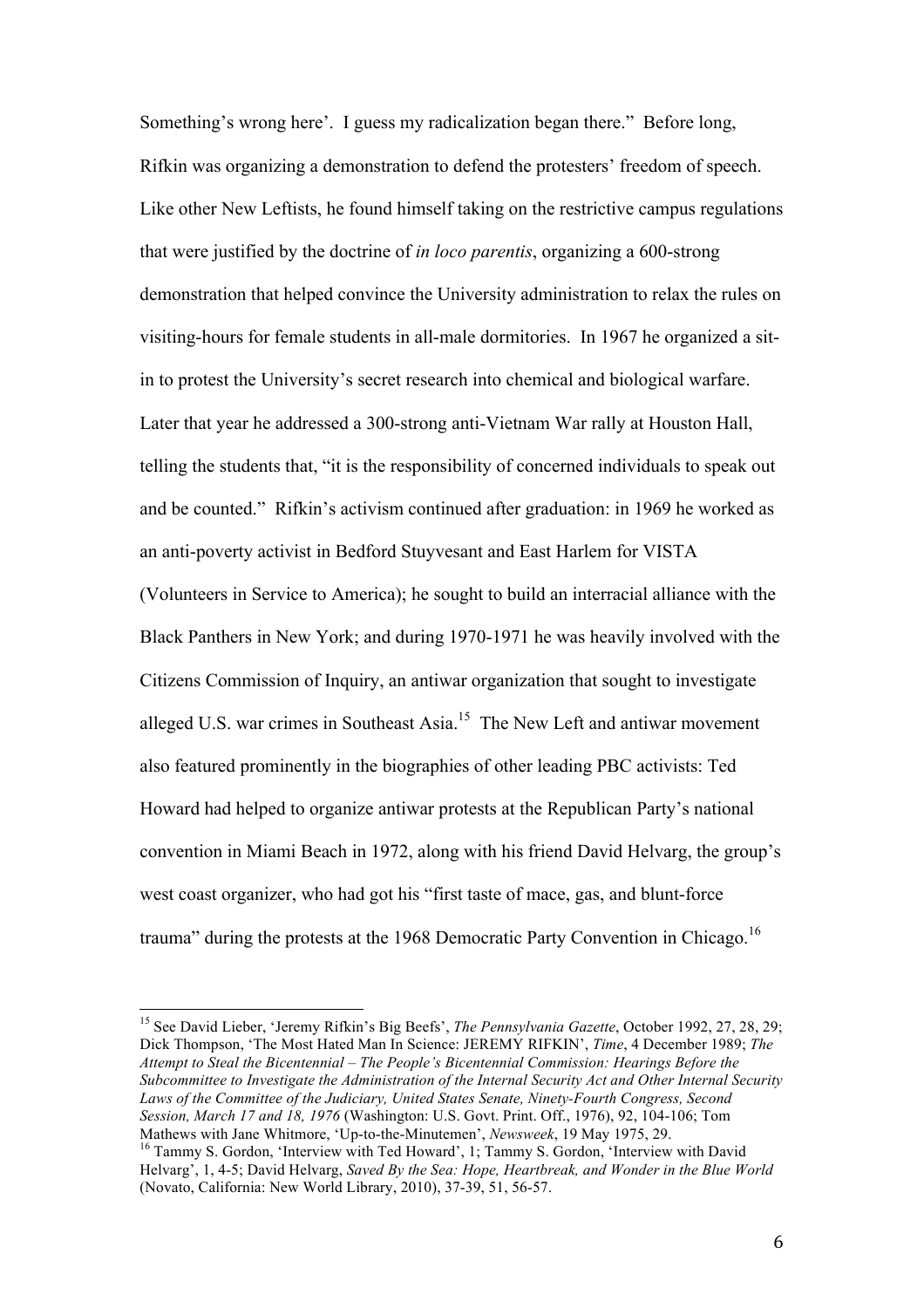Although the PBC emerged from the activist milieu of the Sixties, it was sharply critical of the student and antiwar movements. The New Left, for example, was accused of adopting a "grab-bag" approach, favouring the "trappings" of radicalism over the substance, and being "defeat-oriented", satisfied simply to "stand up and be counted even if no one else stands up with you."<sup>17</sup> Jeremy Rifkin argued that white guilt had caused the New Left to focus too much of its energy on "aiding and defending the revolutionary struggles of the Black and Third World communities", thereby restricting its own role to that of a "cheerleader", while neglecting the concerns of blue-collar whites.<sup>18</sup> But the most serious criticism that the PBC levelled against the New Left was that – frustrated at the slow pace of change, inspired by Black Power activists, and despairing at the seemingly never-ending war in Vietnam – it had given up on America itself and looked overseas, to so-called 'Third World' revolutionaries, for inspiration.<sup>19</sup>

While the New Left's radicalisation might have been explicable, the consequences – at least according to the PBC – had proved disastrous. Ted Howard explained that he had seen first-hand "the limitation of the Left in appealing to people, like my relatives. We had come to the point of glorifying Ho Chi Minh, and Mao, and like that it was very difficult to talk to people who weren't on the Left."<sup>20</sup> As Rifkin put it, the majority of ordinary Americans had come to view the New Left as "strange and at times even frightening". Having "abandoned or rejected much of the heritage and most of the symbols to which the great majority of American people can

<sup>17</sup> *The P.B.C.: A History*, 10; J. Anthony Lukas, 'Who Owns 1776?', *NYT*, 18 May 1975.

<sup>18</sup> Jeremy Rifkin, 'The Red, White, and Blue Left' in Rifkin & John Rossen, *How To Commit Revolution American Style* (Secaucus, NJ: Lyle Stuart, Inc., 1973), 132, 134-135.

<sup>19</sup> PBC grant proposal to the NEH, June 1972, PBC staff (probably Rifkin) in *The Attempt to Steal the Bicentennial – The People's Bicentennial Commission: Hearings Before the Subcommittee to Investigate the Administration of the Internal Security Act and Other Internal Security Laws of the Committee of the Judiciary, United States Senate, Ninety-Fourth Congress, Second Session, March 17 and 18, 1976* (Washington: U.S. Govt. Print. Off., 1976), 102-103.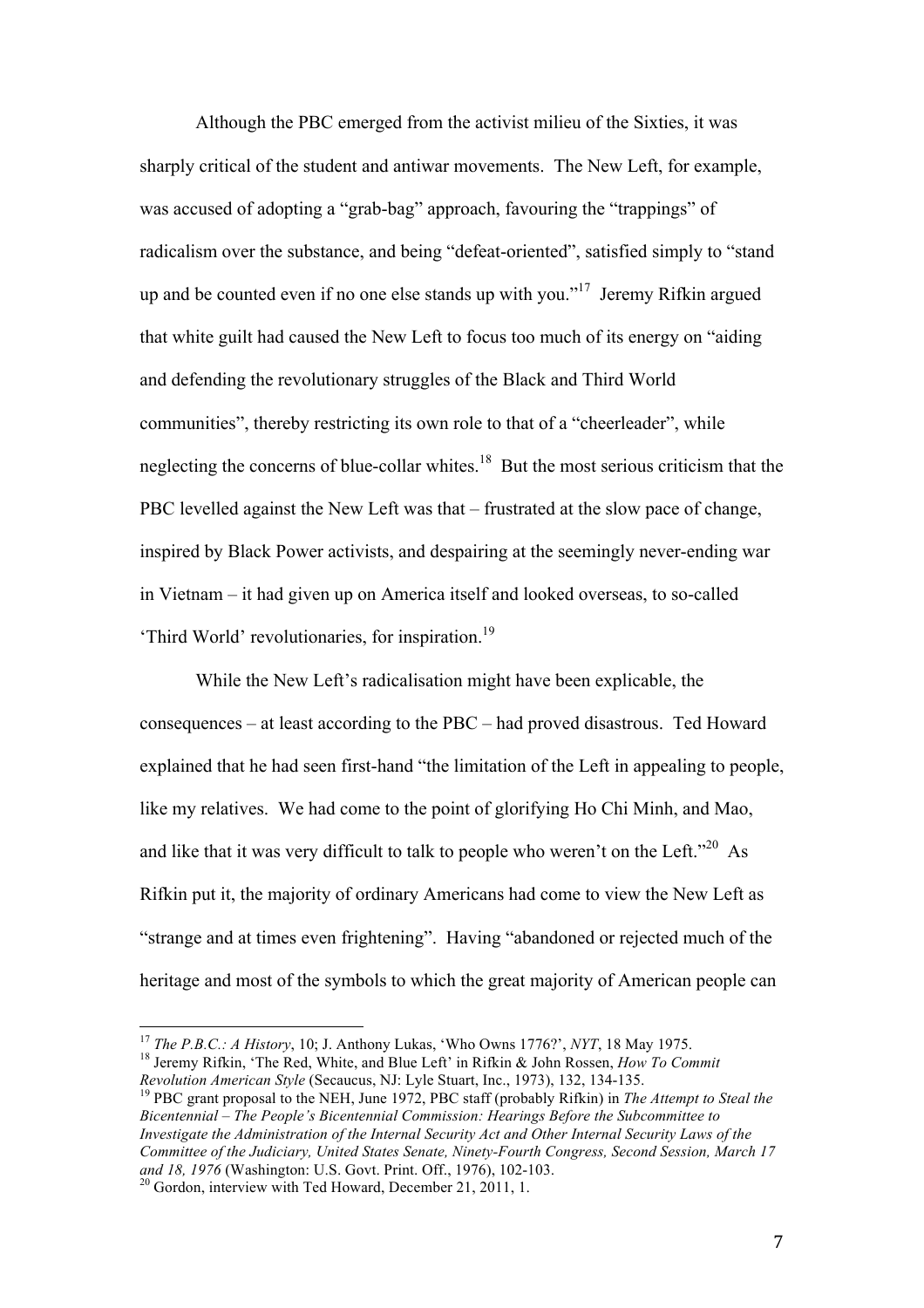respond" the movement had found itself cut off and isolated.<sup>21</sup> To remedy this situation, then, it was necessary to create a "Red, White and Blue Left" that would, it was hoped, appeal to Middle America by drawing on the nation's indigenous revolutionary tradition, rather than looking to the likes of Che Guevara and Chairman Mao for inspiration.<sup>22</sup> The PBC's aim was to "reclaim the flag for dissent, to reclaim the American Revolution for revolutionaries."<sup>23</sup> There was, Rifkin explained, "no sense" in vacating the patriotic terrain, and thereby allowing "the defenders of the system the advantage of presenting themselves as the true heirs and defenders of the American revolutionary tradition."<sup>24</sup> Instead, Leftists should attempt to link their own demands to the "most noble and revolutionary principles of our common heritage" and invoke Sam Adams, Tom Paine, and the Boston artisans in order to "challenge existing institutions and those in power." The upcoming Bicentennial, the PBC believed, represented a golden opportunity to "create a mass revolutionary consciousness in tune with the revolutionary legacy of 1776" and focus attention on the "un-American character of our economic and political leaders and the institutions they represent."<sup>25</sup>

The PBC's claim that the New Left had given up on Americanism has long been accepted by many historians: activists' flag-burning, their support for the Vietcong, and denunciation of 'Amerika' forms an important component of the socalled 'rise and fall' narrative that has been used to frame the  $1960s$ <sup>26</sup> In a 2006

<sup>21</sup> Jeremy Rifkin, 'Bicentennial', *New American Movement* Nov-Dec 1971, reprinted in *The Attempt to Steal the Bicentennial*, 75.

<sup>22</sup> *The P.B.C.: A History*, 10; J. Anthony Lukas, 'Who Owns 1776?', *NYT*, 18 May 1975. See also Tammy S. Gordon, *The Spirit of 1976: Commerce, Community, and the Politics of Commemoration* (Amherst: University of Massachusetts Press, 2013), 72.

Gordon, interview with David Helvarg, December 28, 2011, 1.

 $24$  Rifkin, 'Bicentennial', 76.

<sup>&</sup>lt;sup>25</sup> Rifkin, 'Bicentennial', 76. 78. See also 77. Rifkin, 'The Red, White, and Blue Left', 136, 139.

<sup>&</sup>lt;sup>26</sup> For a discussion of the 'rise and fall', or 'declension' narrative and its place in the historiography of the 1960s see Simon Hall, 'Framing the American 1960s: A Historiographical Review', *European Journal of American Culture* 31 (1) April 2012.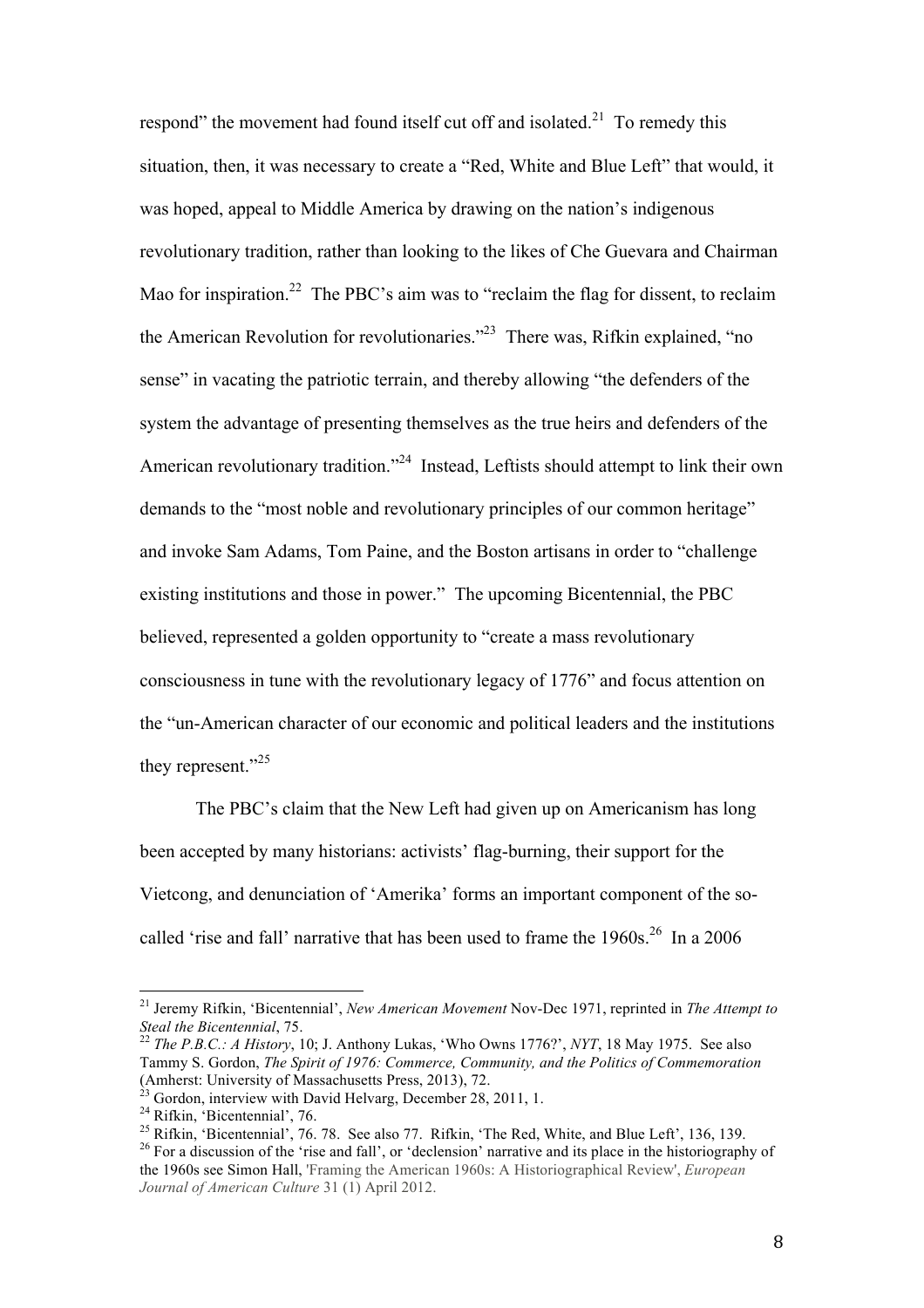essay, Michael Kazin and Joseph A. McCartin argued that, during the Vietnam era, many young opponents of the war came to attack America's national creed, dismiss "appeals to patriotism as a smokescreen for imperialist war and the squelching of dissent", and embrace a "passionate anti-Americanism". The result, they claimed, was that "by the late 1960s, Americanism had become virtually the exclusive property of the cultural and political right.<sup> $27$ </sup> Certainly, when activists waved the flag of the NLF or denounced the United States as a 'monster' they made it much easier for their opponents to condemn the entire movement as dangerously subversive. Rifkin claimed that the New Left's "non-American style and rhetoric" had made it a "perfect target for the forces of reaction."<sup>28</sup>

It would, though, be misleading to assume that the entire Left had given up on patriotism. While you would not necessarily know it from the newspaper coverage, American flags always heavily outnumbered those of the NLF at antiwar demonstrations, and activists often sought to ground their opposition to the war within the framework of Americanism. Vietnam Veterans Against the War, for instance, consistently framed their dissent as patriotic – in December 1971 some of the group's activists occupied the Statue of Liberty, arguing that the war in Vietnam represented a betrayal of everything that the monument was supposed to represent.<sup>29</sup> Appeals to patriotism featured heavily in the gay rights movement, too, and the Gay Activists Alliance, one of the most important gay rights organizations of the 1970s, regularly invoked the Constitution and the Declaration of Independence (particularly the right

<sup>27</sup> Michael Kazin & Joseph A. McCartin, 'Introduction' in Kazin & McCartin, eds., *Americanism: New Perspectives on the History of an Ideal* (Chapel Hill: University of North Carolina Press, 2006), 6-7. See also Michael Kazin, 'A Patriotic Left', *Dissent*, Fall 2002.

 $^{28}$  Rifkin, 'The Red, White, and Blue Left', 132.

<sup>29</sup> Hall, *American Patriotism, American Protest*, 16-17. The group also staged a protest at Lexington and Concord, arguing that "this present hour in history is again a time when people are trying to secure the liberty and peace upon which the country was founded." Edward Tabor Linenthal, *Sacred Ground: Americans and Their Battlefields* (Urbana: University of Illinois Press, 1991), 40-41.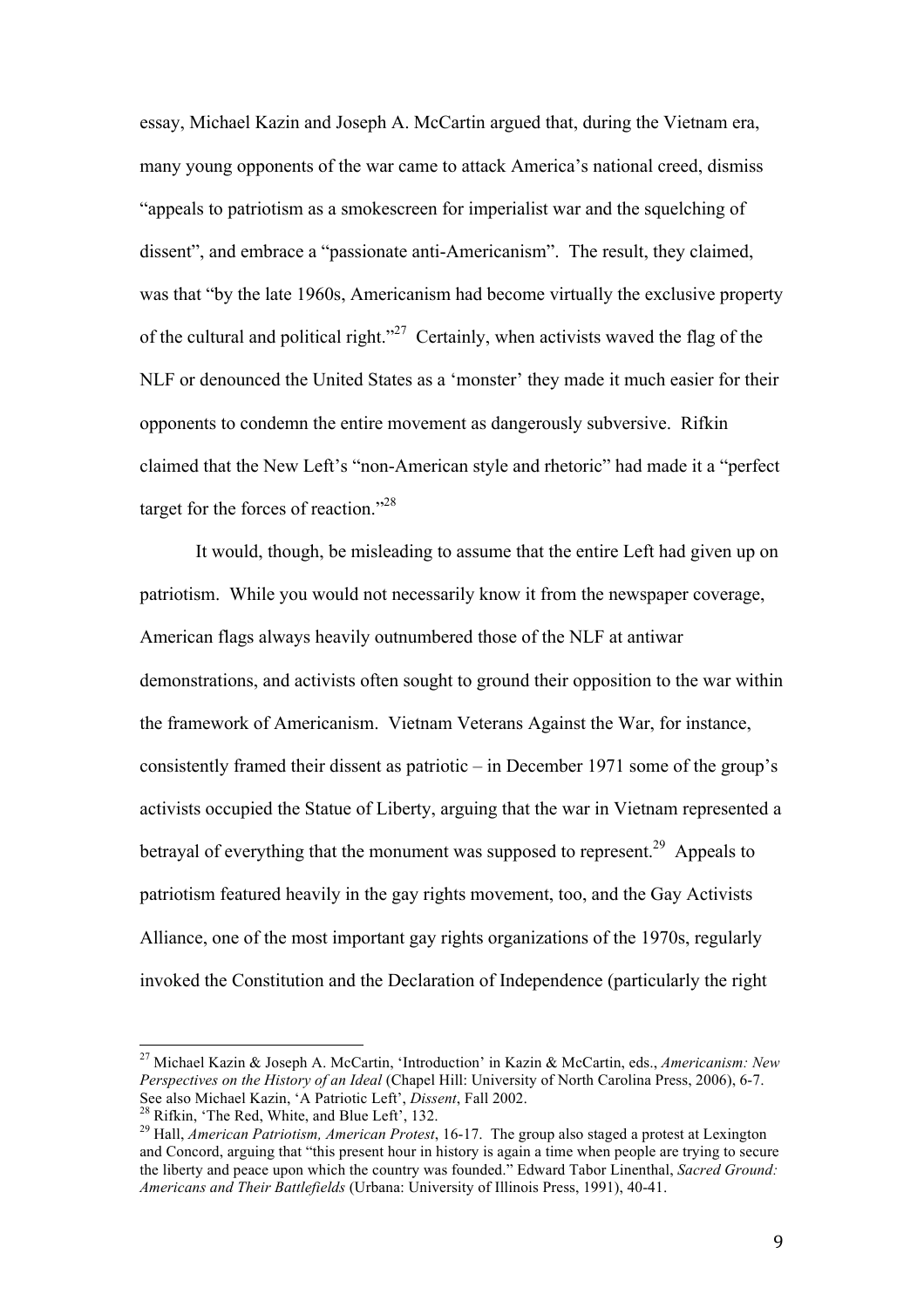to "life, liberty and the pursuit of happiness") in support of gay rights.<sup>30</sup> The PBC's attempt to forge a "Red, White and Blue Left" was, then, both a deliberate effort to counter popular perceptions that the radical Left was un-American, and indicative of the continuity of progressive traditions of patriotic protest.

(iii)

The primary focus of the PBC's rhetoric and organizing was on the need for economic change, and it sought to harness Americanism in its efforts to bring about a fundamental transformation of the entire economy. When framing its critique of the nation's economic system, for instance, the PBC drew frequent parallels with the Revolutionary era, arguing that a "Second American Revolution" was needed because a new breed of "corporate monarchs" had corrupted the work begun by the founders.<sup>31</sup> An article published in the group's newsletter, *Common Sense*, in early 1976 typified its rhetorical approach. It claimed that the "Redcoats" were "no longer coming. They are among us"; declared that a "new breed of Tory rules our nation"; and asserted that major American corporations, such as GM and Exxon, were the modern-day equivalent of King George III.<sup>32</sup> Faced with this new 'tyranny', the PBC rallied under slogans that included "Democracy for the Economy!", "Own Your Own Job!" and "Send a Message to Wall St!", and it promised to "rais[e] aloft the banner of freedom led into battle two centuries ago by the Sons and Daughters of Liberty."<sup>33</sup>

The PBC set out its criticisms of the nation's economic system in a detailed study, *Common Sense II*, published in 1975. It pointed out that a huge amount of power and wealth had become concentrated in the hands of a few large corporations,

<sup>30</sup> Simon Hall, 'The American Gay Rights Movement and Patriotic Protest', *Journal of the History of Sexuality* 19 (3), September 2010, 544, 551.

<sup>31</sup> *The P.B.C.: A History* (Washington, D.C.: The People's Bicentennial Commission, c.1976), 5.

<sup>32</sup> '1976: The Year for Revolution', *Common Sense*, vol. 4, no. 1, 1.

<sup>33</sup> Ibid.; *The P.B.C.: A History*, 7.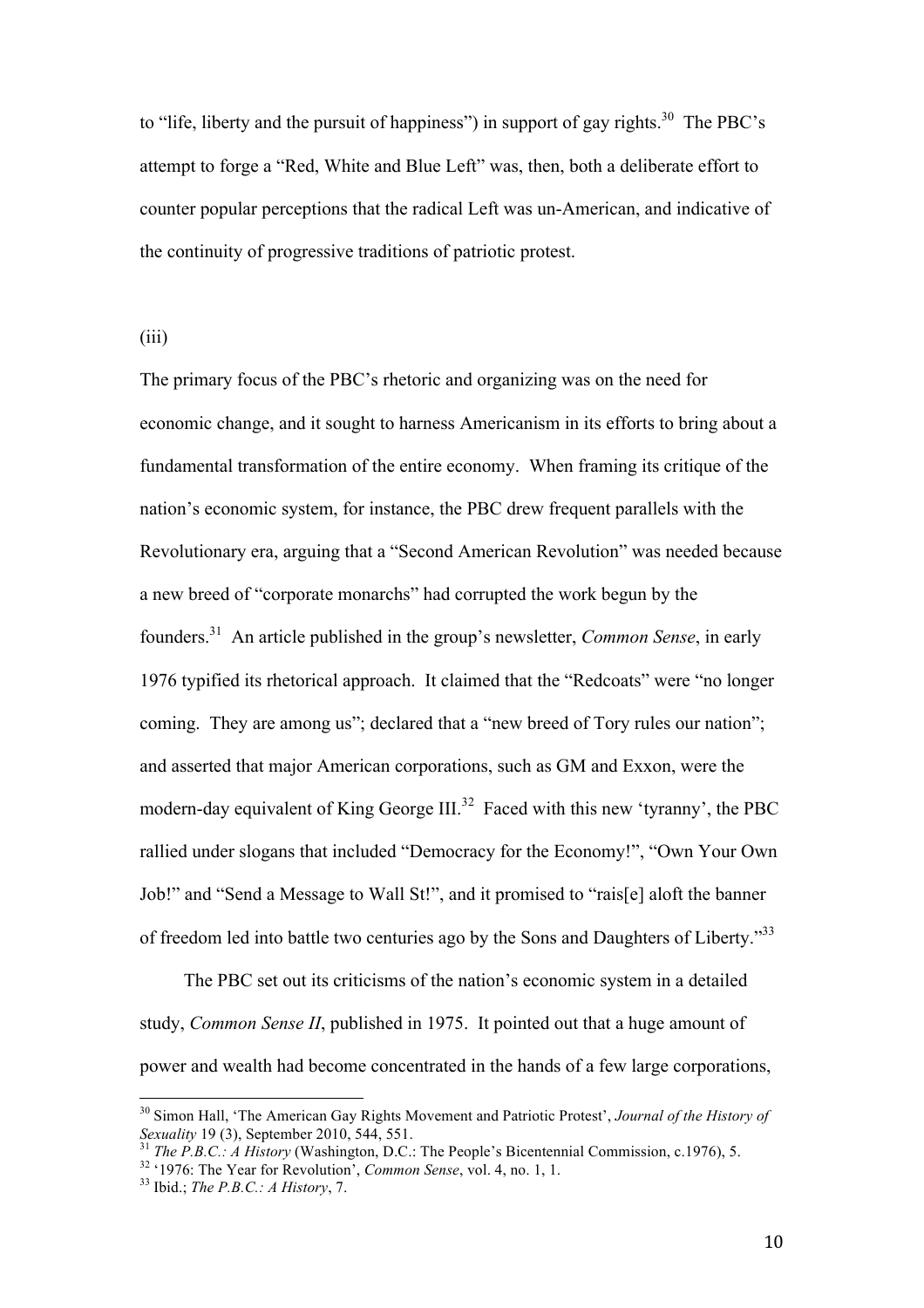and claimed that the 8 largest oil companies controlled 64% of oil reserves and 60% of all natural gas, and that the 200 biggest corporations controlled two-thirds of America's manufacturing assets. Sitting atop these "corporate pyramids" were "a handful of wealthy families who", they declared, owned more than 40% of the nation's private wealth. Not only was the hard work of ordinary Americans being exploited for the benefit of shareholders and management, the American workplace itself had become "a bastion of autocratic dictatorial rule that defies every principle of democracy that we profess to adhere to as a people."<sup>34</sup> In contrast to the "centralized and authoritative control" of the "corporate moneymen", the PBC championed an economic version of participatory democracy in which "economic power" would be "exercised by the people." The choice, they claimed, was simple:

We can continue to live under the control of these giant institutions and the select few who run them, forever renouncing any claim of democratic control over our lives and the life of our nation. Or we can exercise our God-given right to abolish these (manmade) institutions of tyranny, and replace them with new forms that provide for our equal and democratic participation in the economic decisions that affect our lives and our country.<sup>35</sup>

Insisting that their vision of economic democracy was rooted in the nation's founding ideals, the PBC argued that only by translating the right to "life, liberty and the pursuit of happiness" into the economic arena would Americans be able to "fulfil our hopes and aspirations as a free people in a democratic society."<sup>36</sup> The PBC even issued their own 'Declaration of Economic Independence', which called for the transformation of corporations into "decentralized economic enterprises", with "ownership and control being shared jointly by the workers in the plants and by the local communities in which they operate." "Similar patterns of shared representative

<sup>34</sup> PBC, *Common Sense II* (1975) reprinted in *The P.B.C.: A History*, 20-21 ; 'July 4, 1976: The Revolution Continues', *Common Sense*, July 4, 1976, special issue, 5.

<sup>35</sup> PBC, *Common Sense II* (1975) reprinted in *The P.B.C.: A History*, 22.

 $36$  Ibid., 23.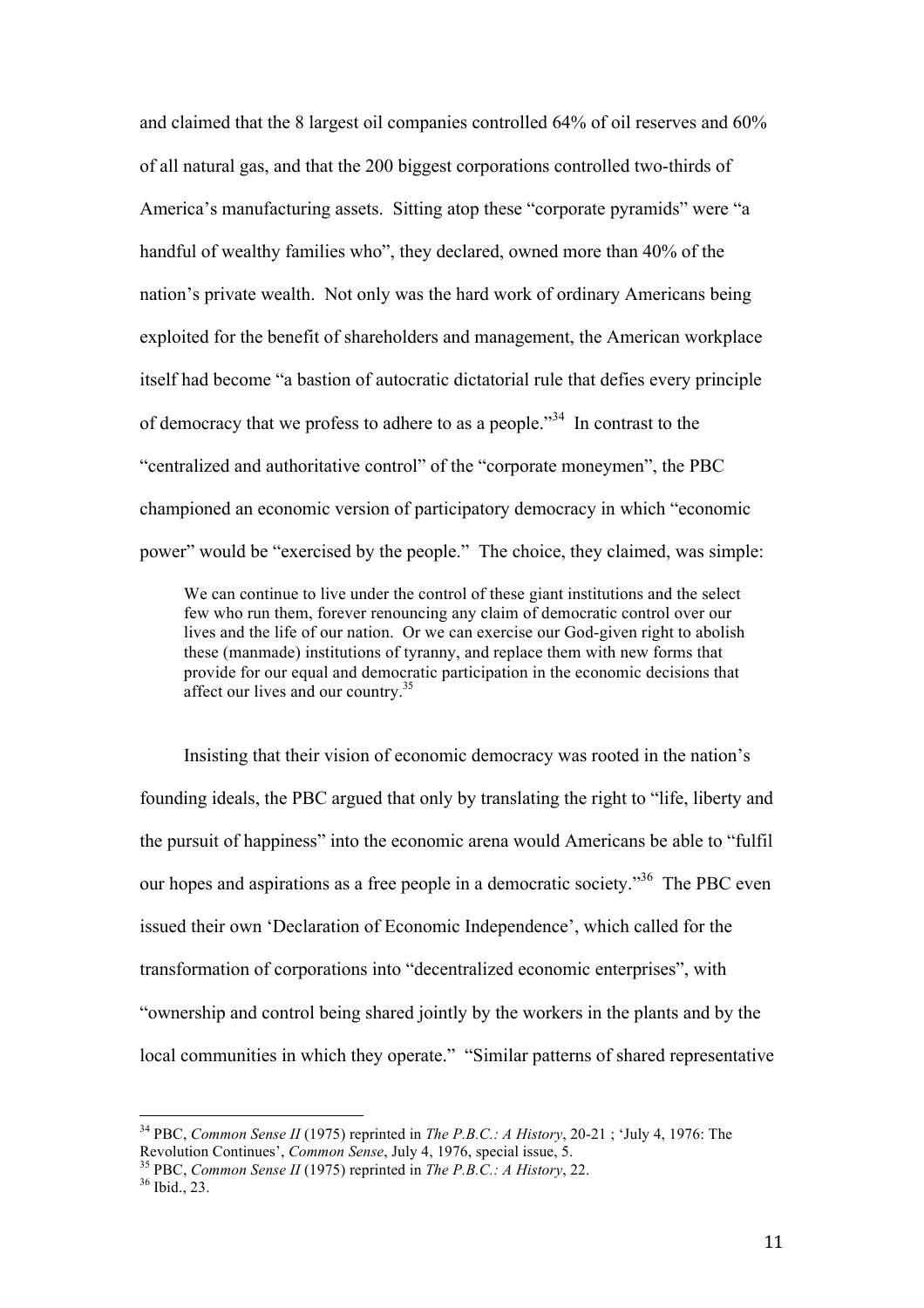control" should, they argued, be "exercised on a regional and National level."<sup>37</sup> The organization also argued that tax loopholes for corporations should be closed and the burden on ordinary people reduced, and called for the formation of local TEA (Tax Equity for Americans) parties to push for a "radical redistribution of wealth and power." The PBC reassured the public that there was nothing "un-American" about this – in fact, they argued that it would be "un-American" to give up on the "preservation and reconstruction of real democracy."<sup>38</sup>

In its efforts to generate support for its radical vision of "economic democracy" and win over 'middle' America, the PBC adopted a strikingly populist approach. By doing so they hoped to capitalize on growing dissatisfaction with both the parlous state of the economy and American business itself. Polls during this period, for instance, regularly indicated widespread support for the idea that too much power was now in the hands of a few, large, corporations; the 'businessman as villain' became a common trope in popular entertainment (one conservative journalist complained how in "almost every episode of *Columbo* a rich businessman has killed someone and seeks to bully Columbo into leaving him alone because of his high status … Not even the smallest of businessmen is exempt from the mark of Cain"); and even mainstream politicians, like Senators Henry 'Scoop' Jackson and Frank Church, lashed out at the oil companies and the giant multinationals.<sup>39</sup> Little wonder, then, that the PBC felt no need to pull its punches. In the 'Declaration of Economic Independence', for instance, it claimed that "America's Giant Corporations" had "seized control over the great land and resources of our country"; "systematically destroyed thousands of small businesses and forced millions of Americans to become wage serfs for the wealthy owners"; and "forced millions of Americans into

<sup>37</sup> PBC, 'The Declaration of Economic Independence' in *The PBC: A History*, 76.

<sup>38</sup> Lepore, *The Whites Of Their Eyes*, 84; *America's Birthday…*, 51.

<sup>39</sup> Sandbrook, *Mad As Hell*, 333.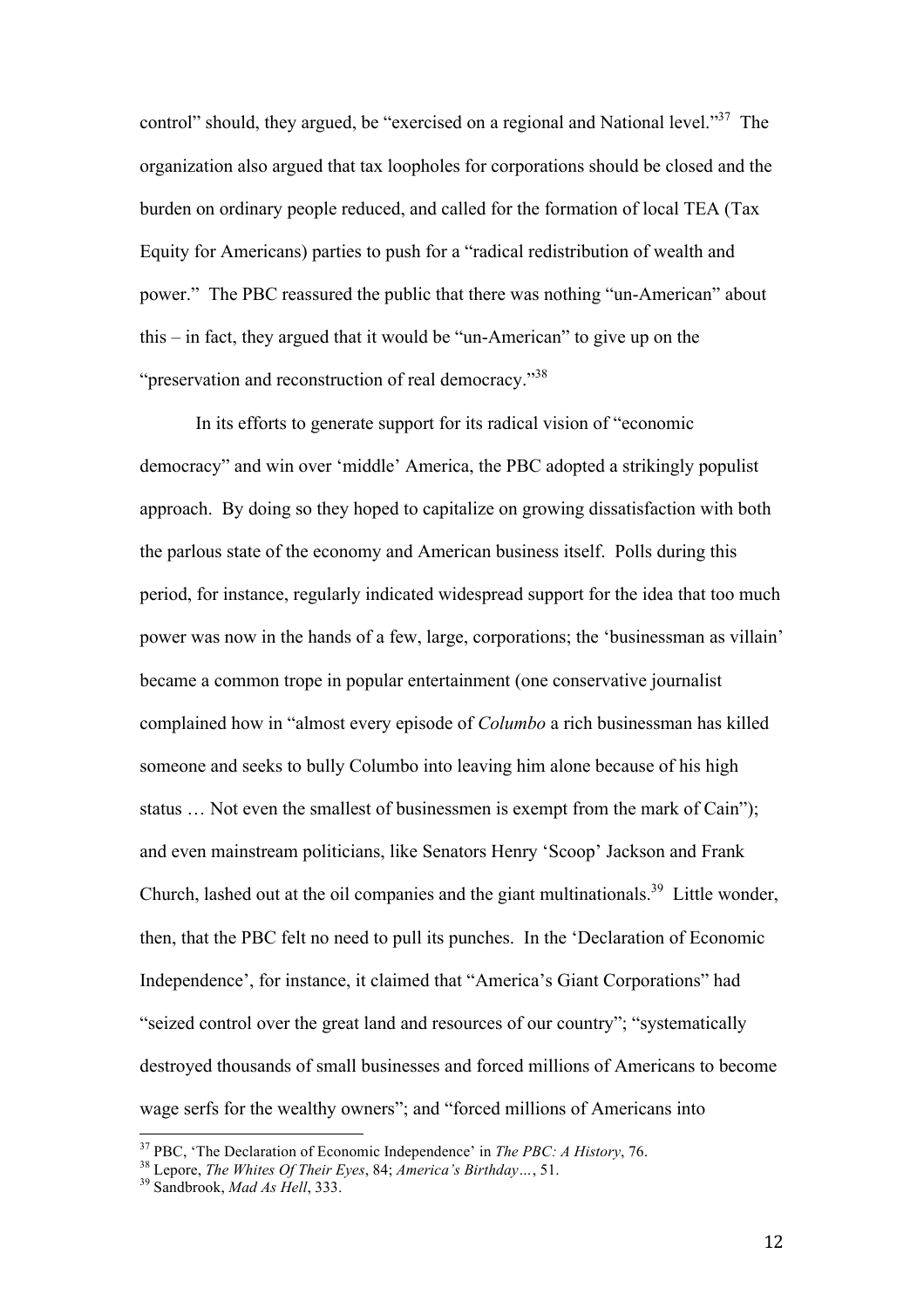unemployment lines by systematically closing down their American plants and moving their business operations abroad so they can hire cheaper labor and reap still greater profits for their owners."<sup>40</sup> Some local PBC chapters campaigned against hikes in rates by local utility companies and the exploitation of local resources, including coal, by giant corporations.<sup>41</sup> Nationally, the organization criticized American wheat sales to the Soviet Union, arguing that they had forced a sharp rise in the price of bread and other wheat products (the landmark 1972 trade agreement, which saw 440 million bushels of wheat sold to the USSR for \$700 million, had also been criticised by the U.S. General Accounting Office for helping to push up domestic food prices).<sup>42</sup> In Murfreesboro, Tennessee, PBC activists at Middle Tennessee State University burned an effigy of Ned Cook, a "grain merchant who made a killing off of the sale of American wheat to the Russians." Selected as the group's "Tory of the Month", the chairman of Cook Industries was denounced as a "corporate Baron and notorious weasel" who, it was alleged, had secured special tax breaks after pressurizing the state legislature and made \$55 million in un-taxed profits from the wheat deal. After local PBC chair Rick Edmondsun "blasted" the untaxed profits as a "slap in the face of the working middle class people of Tennessee" and an example of "corporate tyranny", the effigy of Cook – complete with cigar and a sign that read "In Wheat We Trust" – was set alight, and marshmallows toasted over the remains.<sup>43</sup>

 $\overline{a}$ 

king%20trade%20agreement.aspx?cck=1.

<sup>40</sup> *The PBC: A History*, 76-77.

<sup>41</sup> 'PBC News and Reviews', *Common Sense*, vol. 3, no. 3 (1975), 4; 'PBC News and Reviews', *Common Sense*, vol. 4, no. 1., 6.

<sup>42</sup> See Declaration of Economic Independence, reprinted in *The PBC: A History*, 76; Arvin Donley, 'The inside story of a groundbreaking trade agreement', 2 July 2013, world-grain.com at http://www.worldgrain.com/News/News%20Home/Features/2013/7/The%20inside%20story%20of%20a%20groundbrea

<sup>43</sup> *Common Sense*, vol. 4, no. 1, 6.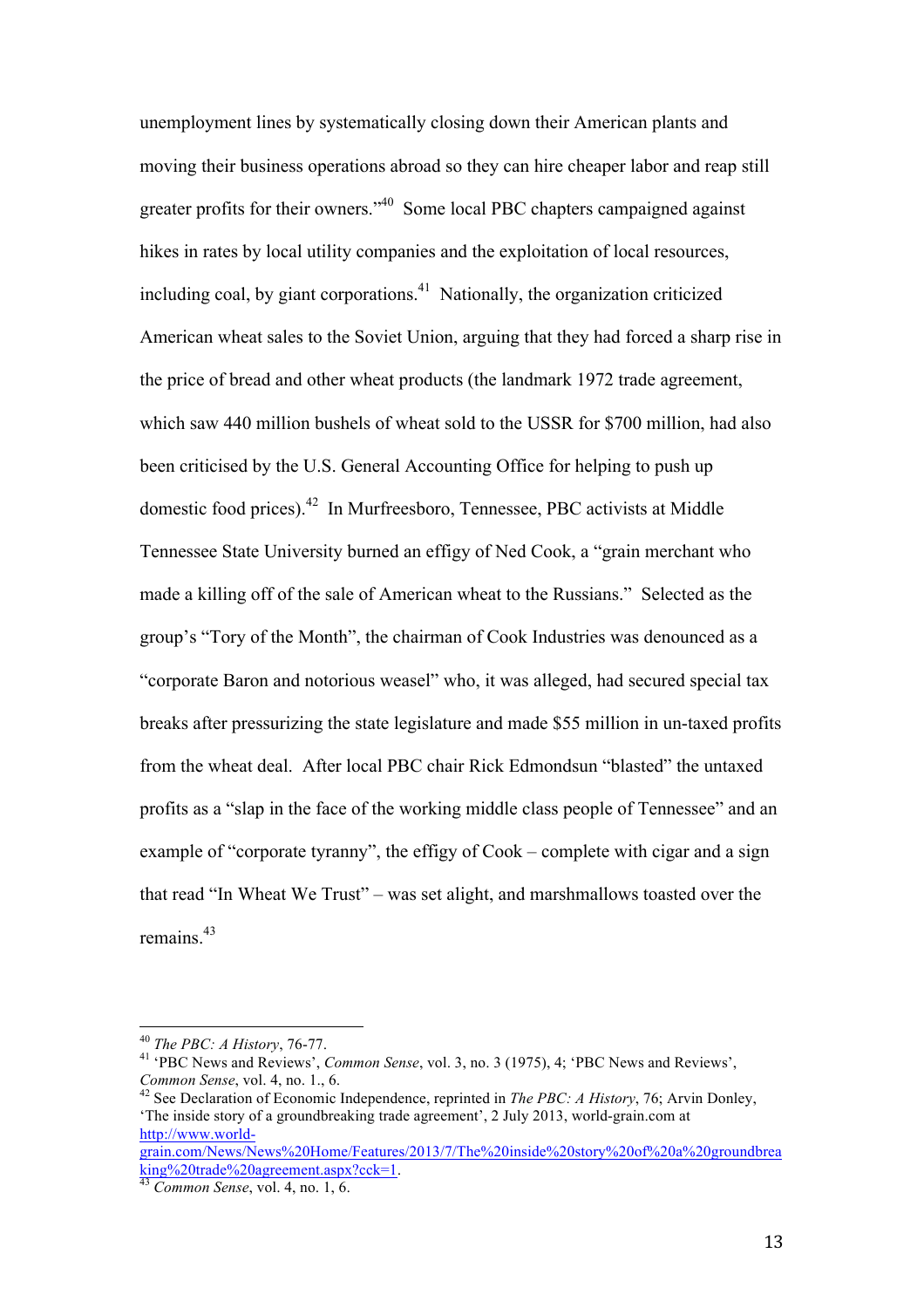The PBC's populism was, in fact, frequently combined with provocative street theatre and creative, countercultural protest. According to David Helvarg, the group's west coast co-ordinator, the PBC was "both very serious and very good spirited", it was "a little Tom Paine and a little Abbie Hoffman."<sup>44</sup> Viewing the Bicentennial as a "context, a psychology, a dramatic moment in time that could be used to speak to tens of millions of Americans about the society's collective hopes and frustrations and aspirations", the organization placed street theatre at the heart of its efforts to "rekindle the true revolutionary Spirit of '76".<sup>45</sup> Unsurprisingly, the iconography of the American Revolution infused the PBC's style: American flags (including the 13 star and the Bennington version, which contains a large '76' in the canton), tricorner hats, and placards and banners quoting the founding fathers or bearing 'Don't Tread On Me' and 'Spirit of '76' slogans were ever-present at PBC rallies.

The group's supporters also made use of liberty poles and liberty trees, and staged various entertaining attacks on effigies.<sup>46</sup> In Philadelphia on 2 July 1975, for instance, activists gathered beneath a Liberty Pole in the grounds of City Hall as a "Bill of Grievances", listing a series of alleged abuses of civil rights and civil liberties that the city's residents had endured, was read aloud.<sup>47</sup> Two days later, in San Diego, over 1,000 people attended a demonstration at which David Helvarg attacked the "economic royalists of our own day" and led a chant of "Live free or die" as "individuals dragged corporate effigies" on to the beach to be burned. $48$  In Ann Arbor, around forty PBC supporters – some dressed in colonial attire, others carrying American flags and a 'Don't tread on me' banner – marched to the construction site of a new McDonalds restaurant to the strains of 'Yankee Doodle Dandy.' Local activist

<sup>&</sup>lt;sup>44</sup> Gordon, 'Interview with David Helvarg', 9, 8.

<sup>45</sup> *The P.B.C.: A History*, 9-10.

<sup>46</sup> See, for example, 'P.B.C. News and Review: Chicago', *Common Sense*, vol. 3, no. 3 (1975), 5.

<sup>47</sup> 'P.B.C. News and Review: Philadelphia', *Common Sense*, vol. 3, no. 3 (1975), 4.

<sup>48</sup> 'P.B.C. News and Review: San Diego', *Common Sense*, vol. 3, no. 3 (1975), 4.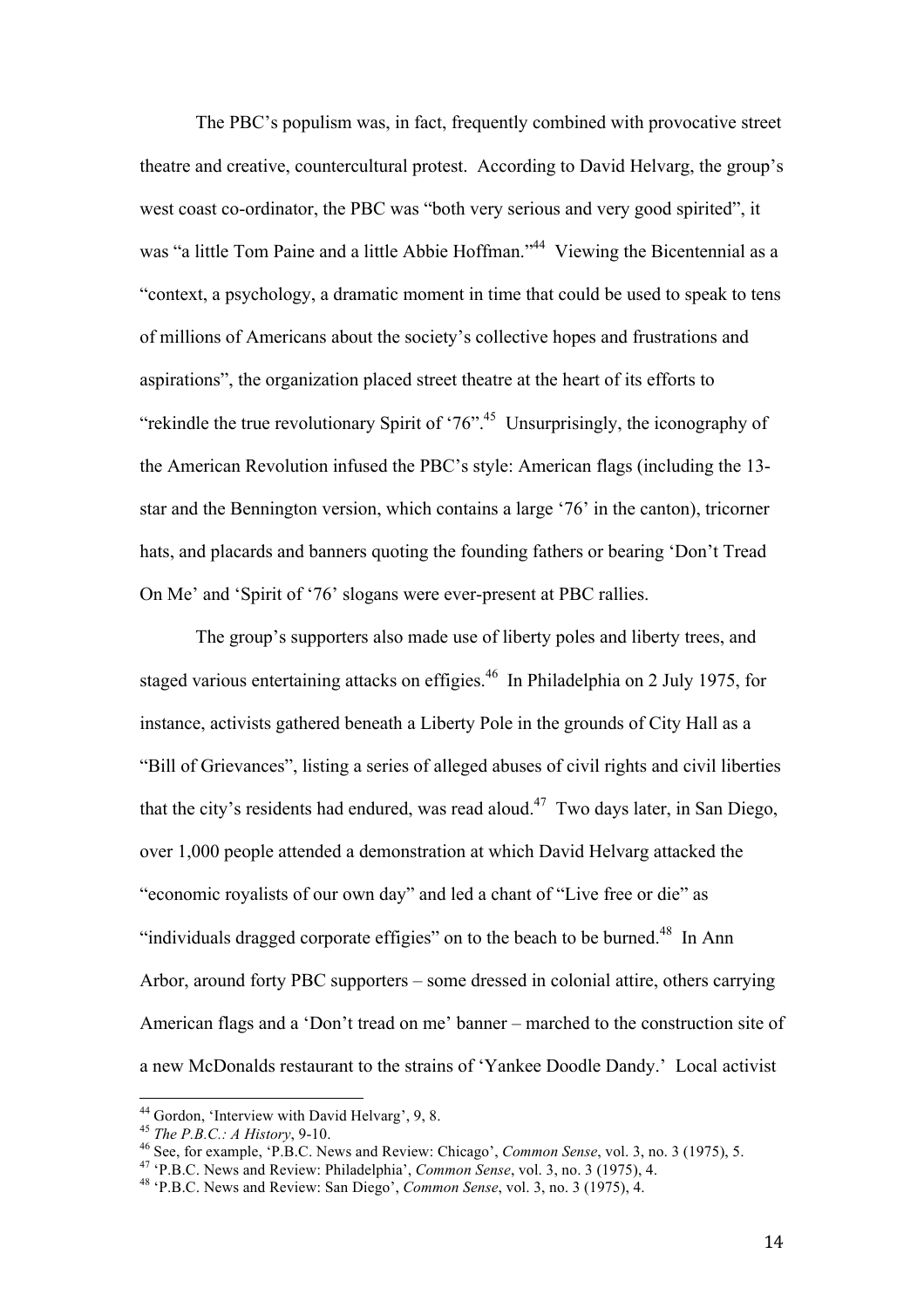Sue Wyborski explained that the demonstration was designed to focus attention on "corporate control of the American food industry, of which Ronald McDonald is a symbol." Protesters chanted 'Ketchup, mustard, pickles, relish; we are getting more rebellious', and a 'Declaration of Food Rights and Grievances' was read aloud. After "pledging support of the Declaration with 'our lives, our fortunes and our sacred honor' [as the signers of the Declaration of Independence had done 200 years before], the PBC patriots hung the effigy of Ronald McDonald from the limbs of a [nearby] tree...to the cheers of the assembled crowd."<sup>49</sup> The following year Treasury Secretary William Simon was hung in effigy in Newark, in a protest at his support for tax breaks for big business, and an effigy of Earl Butz, the Secretary of Agriculture, was "greased and grained" in Milwaukee amid anger at his links to agribusiness.<sup>50</sup>

The anniversaries of major events in the nation's struggle for independence were particularly attractive targets for the PBC, which staged imaginative and boisterous alternatives to the official celebrations. On the morning of 16 December 1973, the  $200<sup>th</sup>$  anniversary of the Boston Tea Party, 1,000 activists gathered at the city's historic Faneuil Hall (1,000 more waited outside) to discuss the oil crisis (the OPEC oil embargo, launched that October, had precipitated a major energy and economic crisis), and denounce President Nixon (who was by now deeply embroiled in the Watergate scandal). Then, amid "war hoops and Indian cries", they marched through downtown chanting, "Nixon, Exxon, ITT, Drive the tyrants in the sea!" The protest was soon dubbed an 'Oil Party'. PBC co-director Ted Howard described how protesters carried revolutionary-era flags (including the 'Gadsden flag', which features a coiled rattlesnake and the words 'don't tread on me'), effigies of major oil corporations, and banners proclaiming "Long Live the American Revolution", "John

<sup>49</sup> 'Ronald McDonald Hung In Effigy', *Common Sense*, vol. 3, no. 2, 4.

<sup>50</sup> *Common Sense*, vol. 4, no. 1, 7. See also Tom Mathews with Jane Whitmore, 'Up-to-the-Minutemen', *Newsweek*, 19 May 1975, 29.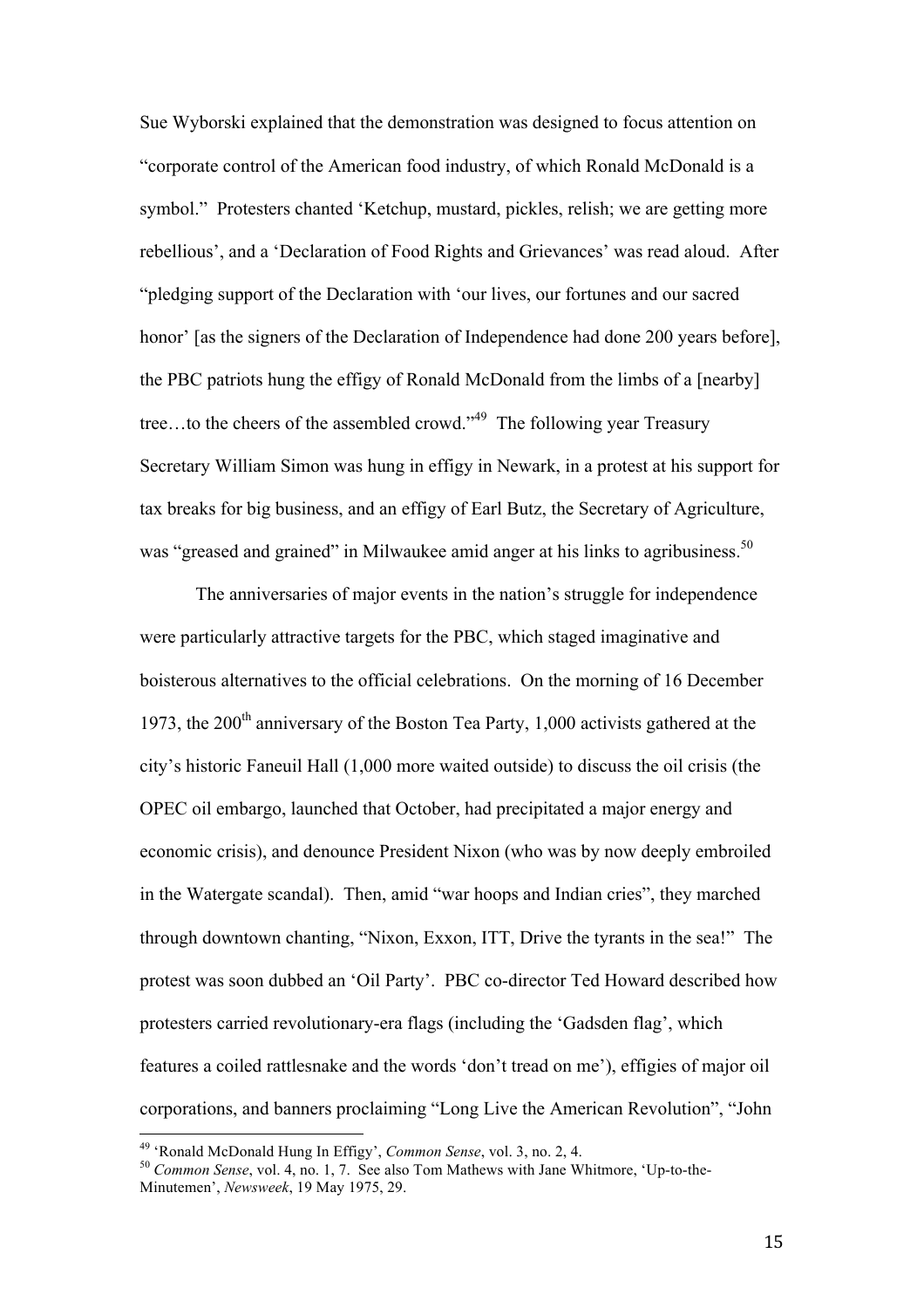Hancock Didn't Sell Life Insurance", and "The Spirit of '76 Lives".<sup>51</sup> Despite the freezing weather and falling snow, perhaps as many as 25,000 joined the rally at Boston Harbor – where protesters "roared" for Nixon to be impeached. Some carried signs in support of women's liberation and gay rights, while others attacked the war in Vietnam and recent coup in Chile. The PBC also provided a "people's navy", featuring rowing boats and canoes, which moved toward a replica of the *Beaver*, the 18<sup>th</sup> century sailing ship whose cargo of tea had caused so much trouble 200 years before. Shortly after the official re-enactment of the Boston Tea Party had ended, a small number of protesters boarded the boat where they unveiled "Impeach Nixon" and "Heed the People, Tax the Rich" banners. They also threw oil drums overboard. One PBC activist, wearing a giant 5-foot papier-mâché Nixon head "adorned with a golden crown whose points were labeled with names of U.S. oil companies", rowed around the *Beaver*, waving his hands in the familiar 'V'-style; the head was ultimately hanged from a scaffold.<sup>52</sup> It was, Howard declared, "a hoot."<sup>53</sup>

Two years later the PBC targeted the  $200<sup>th</sup>$  anniversary of the battles of Lexington and Concord. On the evening of April 18 thousands of vehicles, leaving from points across New England, converged on Concord in a recreation of Paul Revere's famous midnight ride. This time the message was "Big Business is coming! Big Business is coming!"<sup>54</sup> As many as  $40,000$  – described by Andrew Kopkind in the *New York Review of Books* as "the infantry of Woodstock Nation" – attended a

<sup>51</sup> Ted Howard, 'Two, Three Many Boston Tea Parties', reprinted in *The P.B.C.: A History*, 37-39. <sup>52</sup> 'The Tea & Oil Party, 1973', in *The P.B.C.: A History*, 35-36; Ted Howard, 'Two, Three Many Boston Tea Parties', reprinted in *The P.B.C.: A History*, 37-39; Dorothy McGhee, '20,000 Rebels Rise Up At Boston Oil Party – Dump King, Exxon!', *Common Sense*, vol. 2, no. 1 (January 1974), 1; John Kifner, 'Impeachment of Nixon Urged at Re-Enactment of Boston Tea Party', *NYT*, 17 December 1973, 26; Jill Lepore, 'Tea and Sympathy: Who owns the American Revolution?', *The New Yorker*, 3 May 2010.

<sup>&</sup>lt;sup>53</sup> An Oral History of the 1976 Celebration of the Bicentennial of the American Revolution, Tammy Gordon, 'Interview with Ted Howard', 21 December 2011, 4. Copy in possession of author. <sup>54</sup> *The P.B.C.: A History*, 51; '45,000 Patriots Gather at PBC Rally for Economic Democracy',

*Common Sense*, vol. 3, no. 2, 9; John Kifner, '160,000 Mark Two 1775 Battles; Concord Protesters Jeer Ford', *NYT*, 20 April 1975, 1, 49.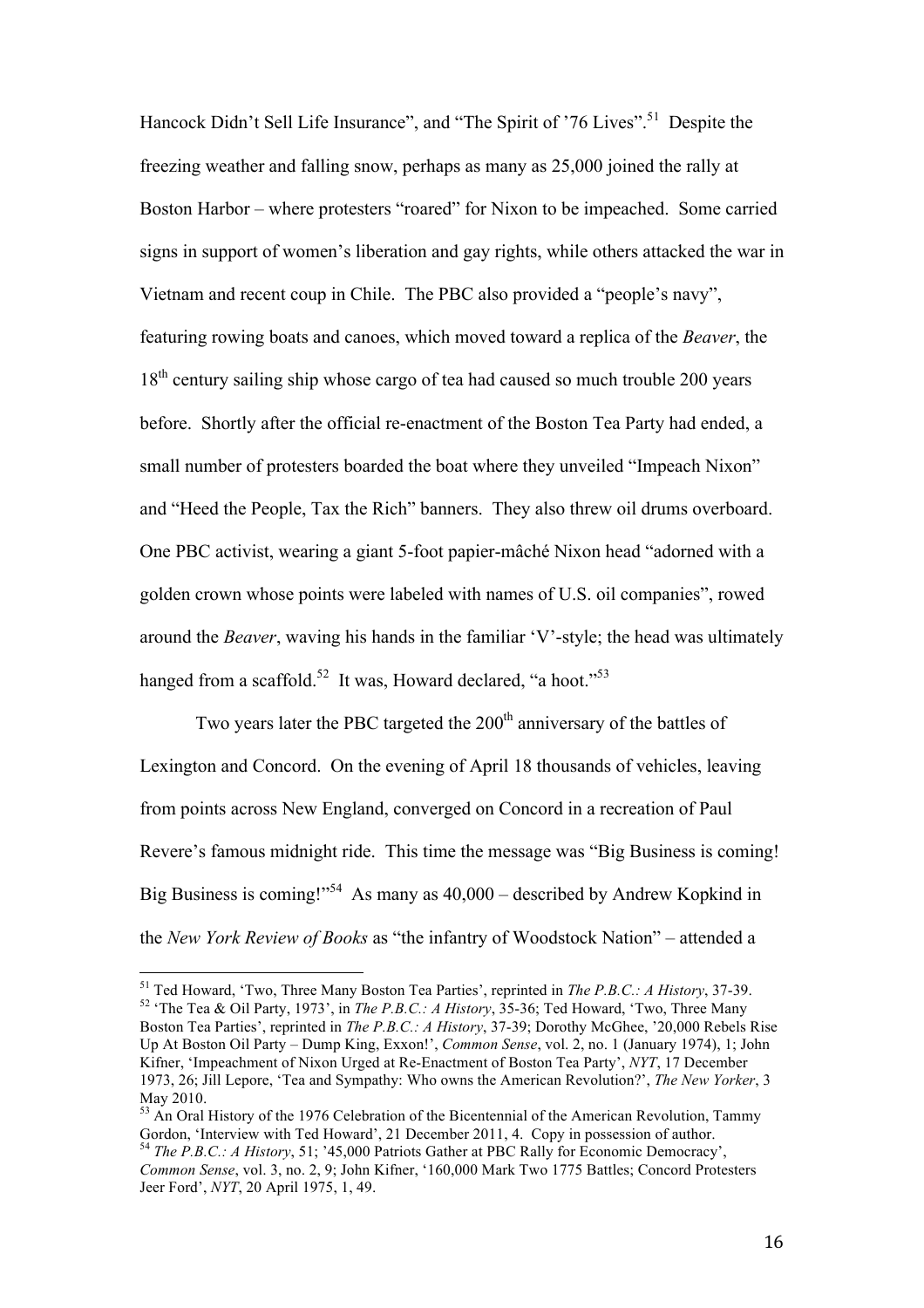rally, where they heard Florence Luscomb, a 92-year-old suffragist, claim that the "principles for which the American Revolution was fought have been betrayed." Actors read extracts from the works of Sam Adams, Tom Paine, Thomas Jefferson and Abigail Adams, while Phil Ochs, Arlo Guthrie, Holly Near, and The Persuasions were among the headline musical acts.<sup>55</sup> In the early morning, with 'Don't Tread on Me' flags fluttering in the breeze and effigies of U.S. corporations hanging from the trees, the PBC's Declaration of Economic Independence was read aloud and endorsed by the crowd.<sup>56</sup> Around 9:30, President Ford delivered a speech at North Bridge as part of the official commemorations (in an irony not lost on the protesters, he delivered his remarks from the "British" side of the river). As the president called on Americans to "make and accept" revolutionary technological, economic, and social change "with greater order and restraint", PBC supporters jeered, and chanted "Jobs not speeches" and "Live free or die". A handful of protesters, who waded into the river, a huge American flag flying high above their heads, were forced back by police. It was a highly symbolic clash over the meaning of Americanism: the PBC described those who had attended the protest as the "new Sons and Daughters of Liberty", facing down the "apologists and protectors of today's economic royalists."<sup>57</sup> Kopkind, who had made his name covering the tumultuous protests of the 1960s, was not

 $\overline{a}$ 

<sup>57</sup> 'Thousands Boo Ford Speech; Recapture North Bridge', *Common Sense*, vol. 3, no. 2, 19; *The P.B.C.: A History*, 52; John Kifner, '160,000 Mark Two 1775 Battles; Concord Protesters Jeer Ford', *NYT*, 20 April 1975, 49; David M. Alpern with Bernice Buresh, Sylvester Monroe and Jeff B. Copeland, 'Not So Happy Birthday', *Newsweek*, 28 April 1975, 32. For Ford's speech see 'Remarks at the Old North Bridge, Concord, Massachusetts, 19 April 1975 at

<sup>55</sup> *The P.B.C.: A History*, 51-52; 'The Second Midnight Ride to Concord', *Common Sense*, vol. 3, no. 2, 'They Spoke and Sang for Economic Democracy', *Common Sense*, vol. 3, no. 2, 12; Tom Mathews with Jane Whitmore, 'Up-to-the-Minutemen', *Newsweek*, 19 May 1975, 29; Andrew Kopkind, 'The Spirit of '76', *New York Review of Books*, 15 May 1975, 29-30; An Oral History of the 1976 Celebration of the Bicentennial of the American Revolution, Tammy Gordon, 'Interview with David Helvarg', 28 December 2011, 2. Copy in possession of author.

<sup>56</sup> *The P.B.C.: A History*, 52; 'New Patriots Unanimously Adopt Declaration of Independence', *Common Sense*, vol. 3, no. 2, 16.

http://www.presidency.ucsb.edu/ws/index.php?pid=4847 accessed 17 November 2010; Edward Tabor Linenthal, *Sacred Ground: Americans and Their Battlefields* (Urbana: University of Illinois Press, 1991), 41-43.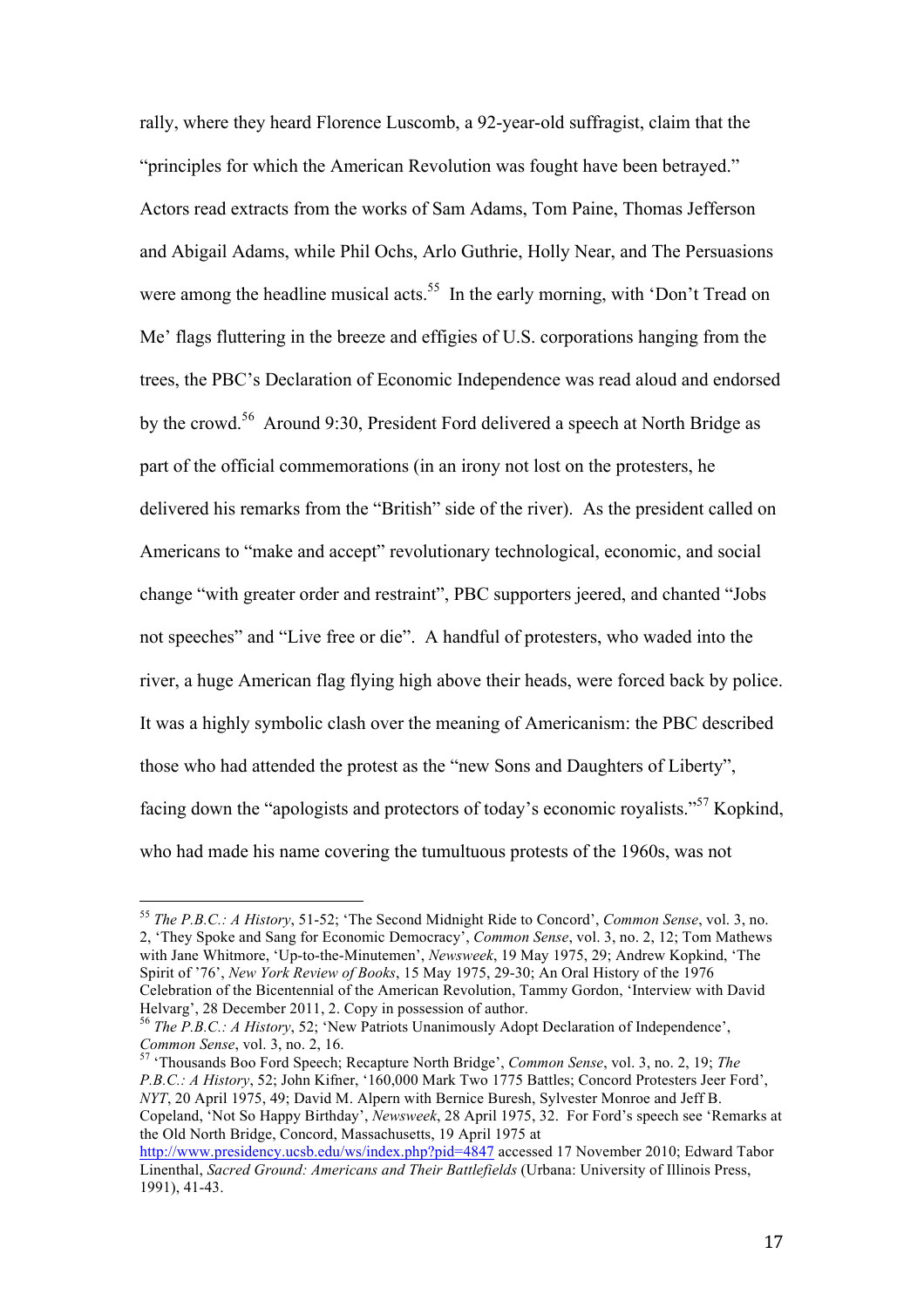convinced, writing that the various speeches "fell on surprisingly polite but inactive ears", and claiming that "only a minority of the multitudes came out of political interest or conviction; despite the PBC's worthiest hopes and claims, most of the crowd was there 'for a good time'."<sup>58</sup>

(iv)

The PBC's invocation of the 'spirit of '76', and its wider claims to patriotism, did not go unchallenged. Conservative critics sought to portray the group as a dangerous, radical force that was using a cloak of patriotism to deliberately obscure its desire to bring about a socialist revolution in the United States. One early broadside came on 20 December 1973, when Missouri's Richard H. Ichord – a long-standing anticommunist and chair of the House Internal Security Committee (the successor to HUAC) – denounced the PBC from the floor of the Congress. Ichord sought to discredit the PBC by drawing attention to its roots in, and links to, leftist organizations and activists, and he singled out John Rossen, a leading member of the Chicago chapter of the PBC, as a particular cause of concern. Ichord described Rossen as the "owner of a … Chicago moviehouse of dubious reputation", a former Communist organizer, and a veteran of the Abraham Lincoln Brigade who "still affects 'revolutionary' garb consisting of black suit, black turtleneck and black beret." The Congressman argued that the PBC's strategy of forging a "Red, White and Blue Left" could be traced to Rossen's earlier call (developed in a series of pamphlets published from 1969 onwards) for a "New Patriotism." The "New Patriotism" was, in Rossen's words, based on the notion that "the American Revolution is a continuing, ongoing liberatory process, an unending drama of ever-present conflict and the

 $\overline{a}$ 

18

<sup>&</sup>lt;sup>58</sup> Kopkind, 'The Spirit of '76', 29.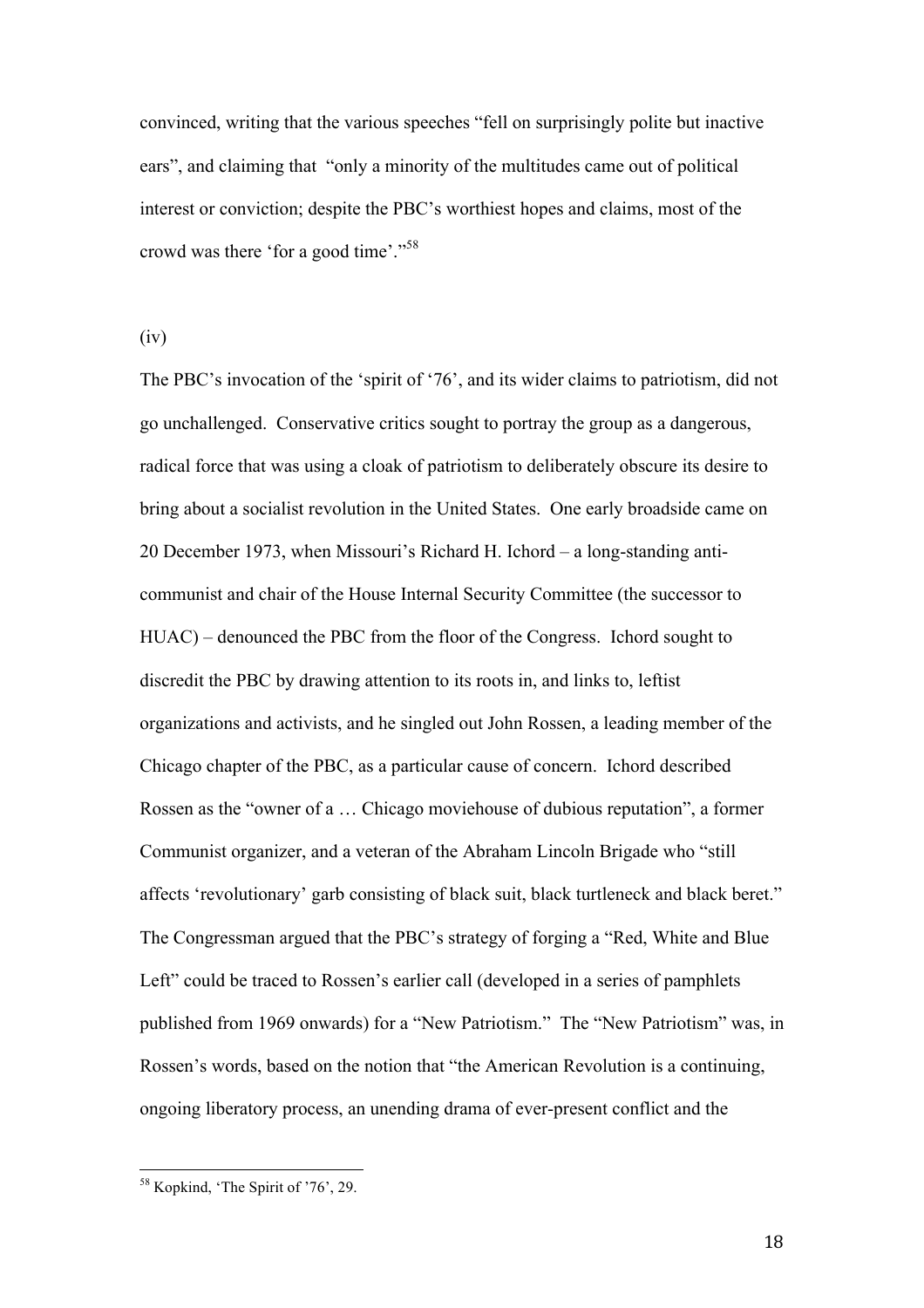forward march of human over property rights." Any "political movement or party based on the New Patriotism", Rossen explained, would be "socialist, humanist and internationalist in substance and content" but "nationalist in form and rhetoric…" Patriotism, then, would be used tactically for the purposes of building popular support and to counter the argument that "radicalism and revolution are alien or un-American." Attacking the PBC for having "duped many responsible Americans into believing that it was a legitimate patriotic organization" involved in celebrating the founding of the nation, Ichord declared that it was, in fact, "a new revolutionary force based on a combination of Marxism and American nationalism."<sup>59</sup>

Eighteen months later, the *Chicago Tribune*'s veteran reporter Bob Wiedrich described John Rossen as an "over-the-hill Leftist" and former supporter of Stalin who was, through his involvement with the PBC, "doing his best to see to it that Americans see only red during their red, white and blue Bicentennial celebration." Wiedrich characterized the PBC demonstration at Concord as a "juvenile beer party" involving a "hooligan brigade" of teenage PBC supporters. It had, he said, been little more than Sixties-style "guerrilla theater…in the guise of red, white, and blue bunting." Wiedrich also claimed that the activists' heckling of President Ford on the morning of April 19 "was an insult to the brave and embattled Americans who stood their ground against British redcoats on that same sacred spot 200 years earlier."<sup>60</sup> It was a line repeated in the *New York Sunday News*, which decried the "stoned activists" who had mouthed "course and drunken epithets" at the Commander in

<sup>&</sup>lt;sup>59</sup> Congressional Record, 22 December 1973, Congress-Session: 93-1 (1973), Extensions of Remarks, 43442-43443.

<sup>60</sup> Bob Wiedrich, 'Seeing Only Red for the Bicentennial', *Chicago Tribune*, 24 August 1975, 5. On Weidrich see Erin Meyer, 'Robert Wiedrich, 1927-2012', *Chicago Tribune*, 15 April 2012 at http://articles.chicagotribune.com/2012-04-15/news/ct-met-obit-wiedrich-20120416\_1\_city-hall**reporter-watchdog-neighborhood-news-section** accessed 20 November 2015.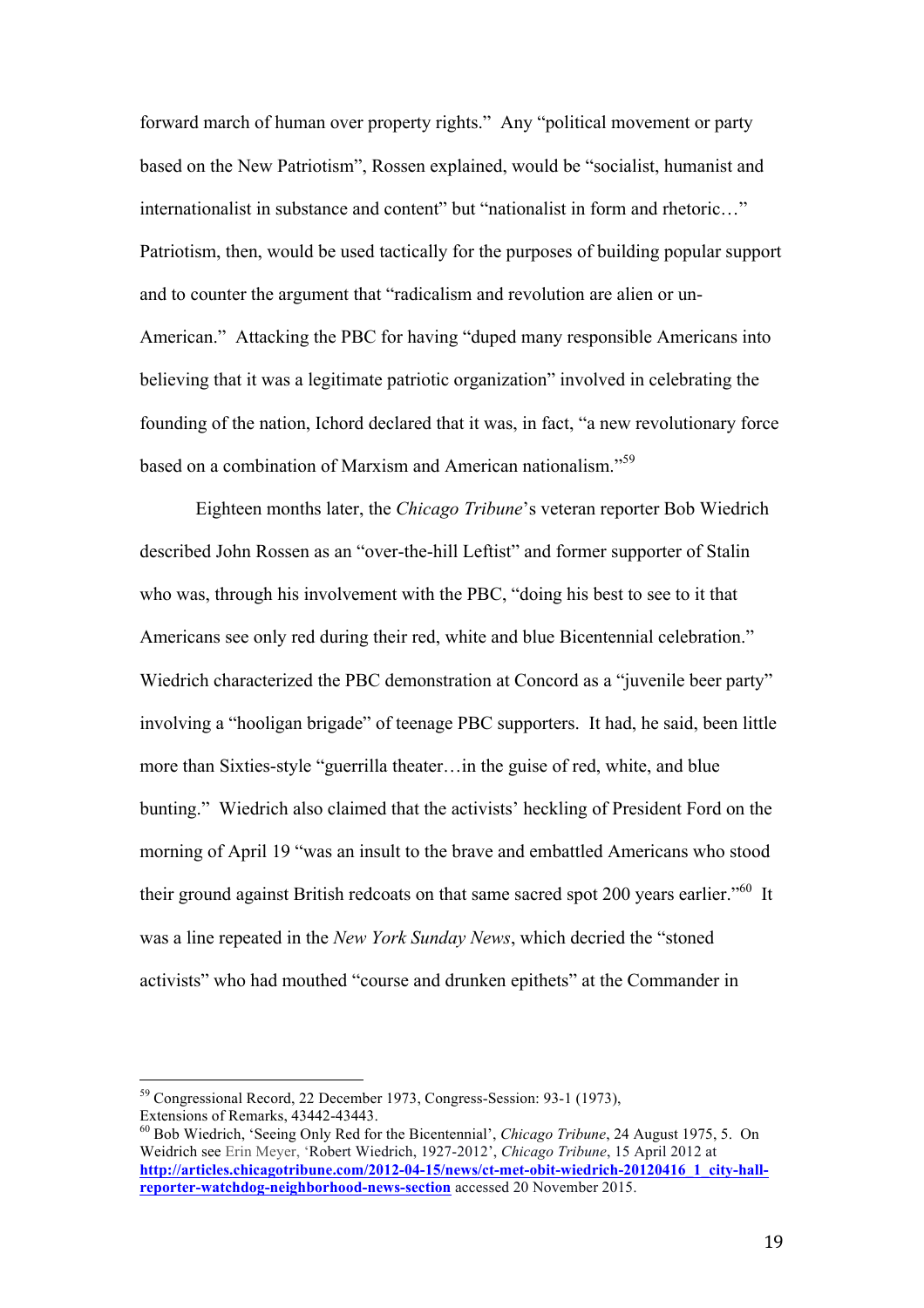Chief, and argued that they had "defile [d] the spirit of the Revolution."<sup>61</sup> The American Legion, meanwhile, launched a campaign to remove PBC publications from the nation's libraries – even suggesting that patriotic legionnaires check out the books themselves and then refuse to return them, paying the fines if necessary as a patriotic duty.<sup>62</sup>

The PBC's apparent hostility to America's free enterprise capitalist system and its attacks on corporations and big business were also latched onto by critics. In a 20 December 1975 editorial, for instance, the *Chicago Tribune* denounced the PBC for its "running tirade against the American economic system". Claiming the organization had an "affinity" for Communism, the *Tribune* declared that while PBC literature was "clothed in patriotic colors" the group's activists were "imposters whose purpose is to destroy our economic system."<sup>63</sup> A few months later, an article in South Carolina's *Spartanburg Herald Journal* stated that the PBC's "crusade against private enterprise" and attempts to "re-create the American Revolution along the lines of Marxist ideology" were "enough to set our Founding Fathers spinning in their graves."<sup>64</sup> In this telling, the activists of the PBC were more akin to traitors than patriots: "However loudly its members may proclaim themselves to be the spiritual heirs of Sam Adams and Tom Paine", the paper declared, "their deliberate attempt to pervert the real significance of our struggle for independence more clearly identifies them with Benedict Arnold than with the sons of liberty."<sup>65</sup>

<sup>61</sup> Quoted in Edward Tabor Linenthal, *Sacred Ground: Americans and Their Battlefields* (Urbana: University of Illinois Press, 1991), 43.

<sup>62</sup> *The PBC: A History*, 6.

<sup>63</sup> Editorial, 'Hijacking the Bicentennial', *Chicago Tribune*, 20 December 1975, S6

<sup>&</sup>lt;sup>64</sup> On the heckling of Reagan see, for example, David M. Alpern with Thomas M. DeFrank in Washington and Gerald C. Lubenow on the Reagan Campaign, 'A Dose of "Common Sense"', *Newsweek*, 26 January 1976, 17.

<sup>&</sup>lt;sup>65</sup> H. C. Gordon, 'Hijacking the Bicentennial', Spartanburg Herald Journal, 1 February 1976 (South Carolina), 3.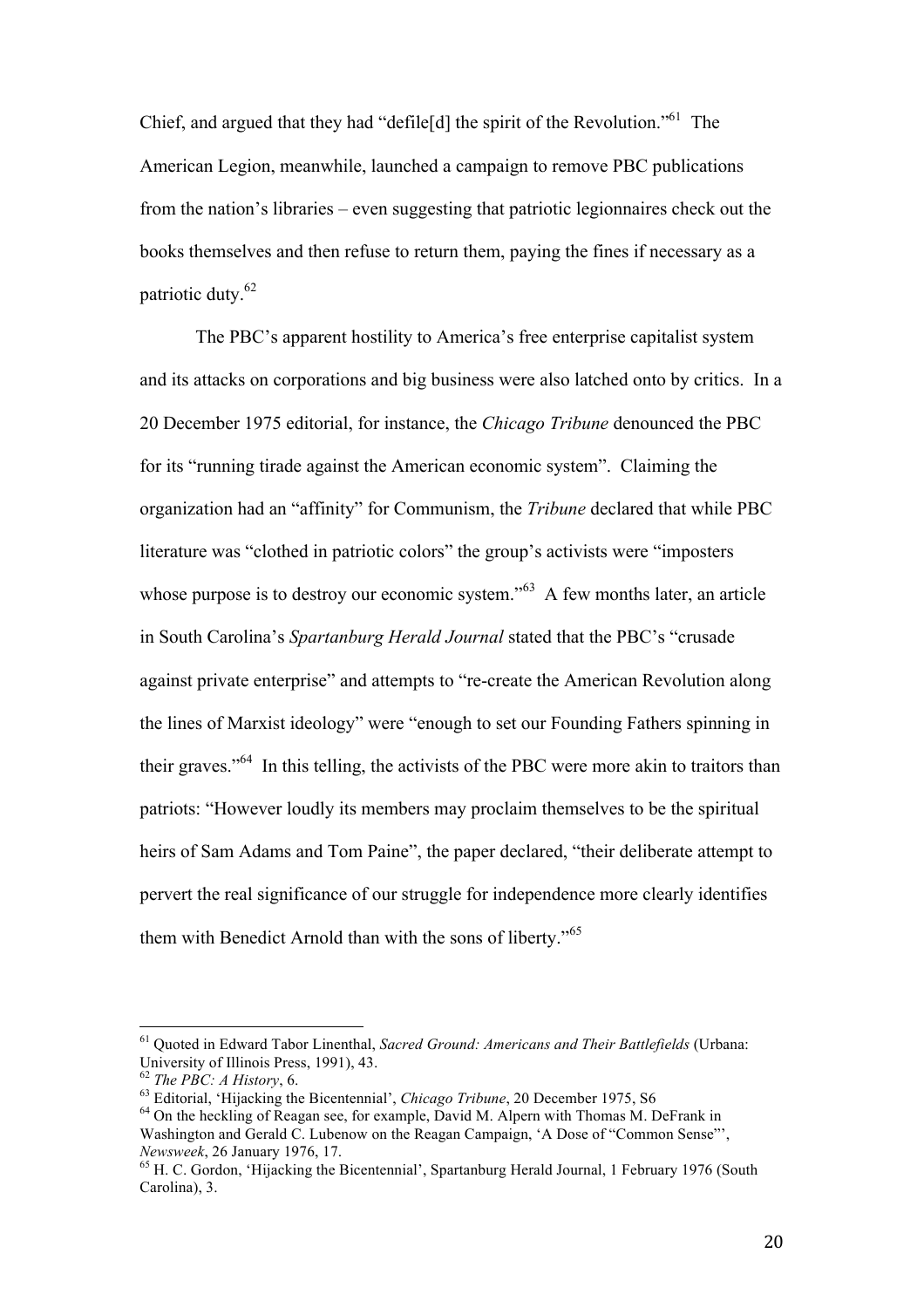The questioning of the PBC's patriotism culminated in March 1976, when the Senate Internal Security Subcommittee held two days of "closed-door" hearings into the organization.<sup>66</sup> In his opening remarks on the morning of March 17, Mississippi Senator James Eastland explained that:

it is important that the Congress and the public be aware of the existence of organizations of the revolutionary left, which seek to pervert the legitimate meaning of the American Revolution, and who with the tacit connivance of front organizations, have engaged in a massive campaign to try and 'capture' the Bicentennial celebration for themselves.

By hearing testimony from experts in the study of far-left organizations, and by exploring the facts objectively, Eastland stated, the committee planned to "peel back the patriotic veneer" of the PBC.<sup>67</sup> The first witness was Francis M. Watson, Jr., a retired army officer with expertise in counterinsurgency and propaganda. In his opening statement, Watson set out his stall: while it claimed to be a patriotic organization dedicated to restoring the nation's founding ideals, the PBC was, in fact, "a propaganda and organizing tool of a small group of New Left political extremists" who were intent on using "the Bicentennial to further their own goals."<sup>68</sup> Watson quoted extensively from Rifkin's own writings and PBC literature to support his argument that the group's adoption of the rhetoric and symbols of the American Revolution was part of an attempt to promote radical socialism in a "sanitized" form. The aim, he claimed, was to draw support from people who would otherwise "not have touched" the PBC "with the proverbial '10-foot pole'."<sup>69</sup> According to Watson the "absolute core of the whole PBC idea" was "the propaganda strategy of trying to

<sup>66</sup> On "closed-door" see *The PBC: A History*, 61.

<sup>67</sup> *The Attempt to Steal the Bicentennial*, 2.

 $68$  Ibid., 3.

 $69$  Ibid., 3-5; see also 6-7.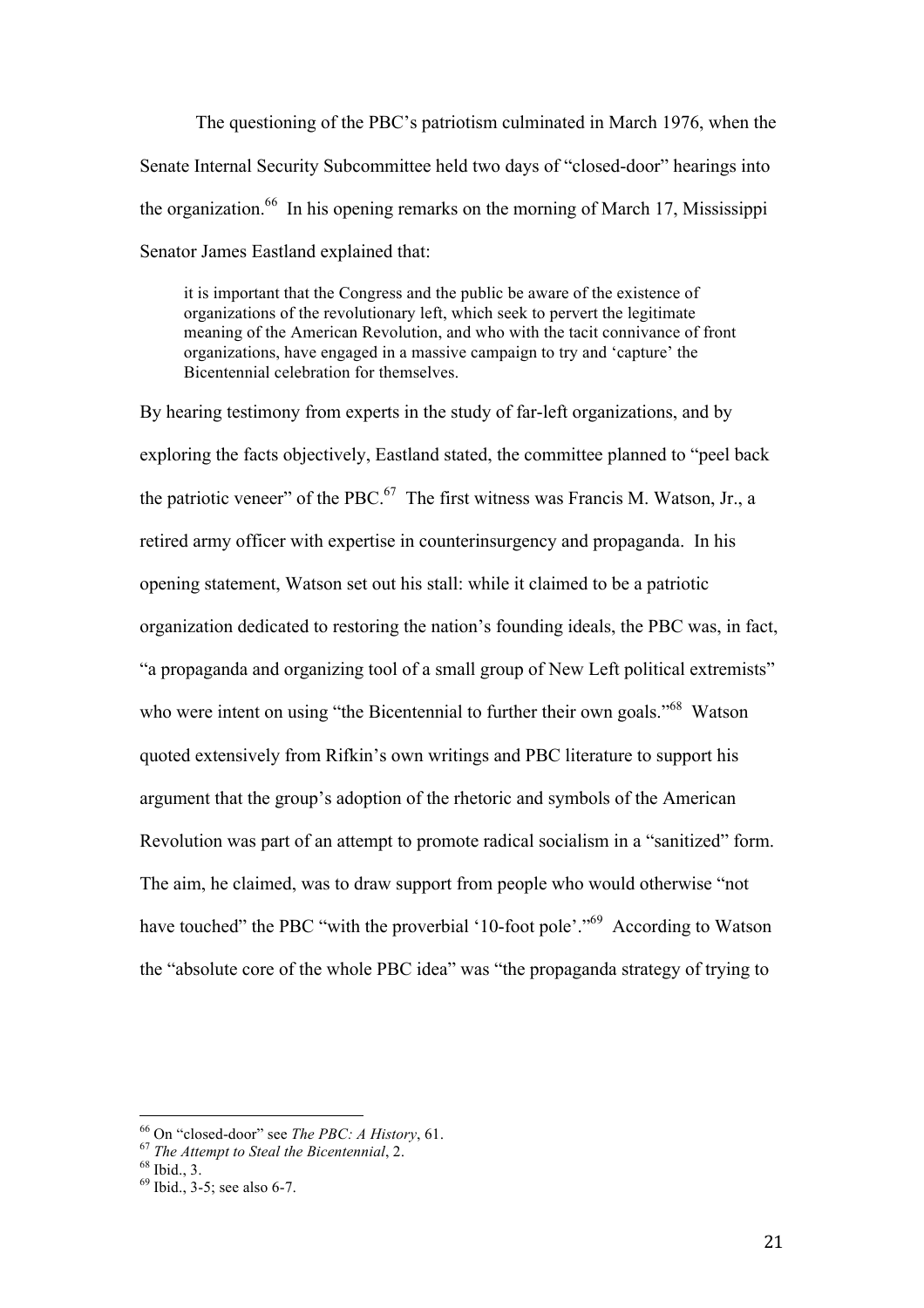transfer the patriotic attachment for the revolutionary figures, events and spirit of 1776 to an endorsement of leftist revolutionary aims in the  $1970s.^{070}$ 

In her testimony the following day, Mary O. Walton, a patriotic Illinois housewife and self-styled expert in the study of revolutionary groups, similarly painted the PBC as the "brainchild" of John Rossen and expressed her alarm that the organization had apparently been able to gain widespread acceptance, and secure a good deal of favorable publicity.<sup>71</sup> Using apocalyptic language, she claimed that the "radical Old and New Left, cloaked with patriotic trappings" was "diabolically using the commemoration of our Nation's birth" to "ensnare Americans and lead them down the path to a Soviet or Castro style socialism."<sup>72</sup> Such claims also found their way into mainstream political discourse: back in October 1975, the former California governor Ronald Reagan had condemned the PBC's attempts to "prove that the American Revolution was in reality a kissing cousin to Marxism and Leninism." A few months later, in the midst of his failed bid to wrest the Republican Party's presidential nomination away from Gerald Ford, Reagan rubbished Rifkin's arguments, telling a crowd of Dartmouth students that he did not associate the nation's founders with "the dungeon states created by Lenin and the others."<sup>73</sup>

Although the PBC had "saluted" the North Vietnamese/NLF victory following the fall of Saigon at the end of April 1975, there was no convincing evidence that the group was a tool of Soviet, Cuban or Chinese Communist forces, or that it was a doctrinaire Marxist organization.<sup>74</sup> In fact, its founders had quite deliberately sought

 $70$  Ibid., 11.

 $71$  Ibid., 37-40, 40-41.

<sup>72</sup> Ibid., 41.

<sup>73</sup> Rick Perlstein, *The Invisible Bridge: The Fall of Nixon and the Rise of Reagan* (New York: Simon and Schuster, 2014), 606-607.

<sup>74</sup> Editorial – 'The War Is Over', *Common Sense*, vol. 3, no. 2, 2; Rossen claimed to have "reject[ed] Marxism and Stalinism and Maoism" and "abandoned any ideas that were purely Marxist". He also criticized the U.S. Left for its addiction to Marxist dogma and failing to take into account the "unique realities of American society", in *The Attempt to Steal the Bicentennial*, 87, 90-91.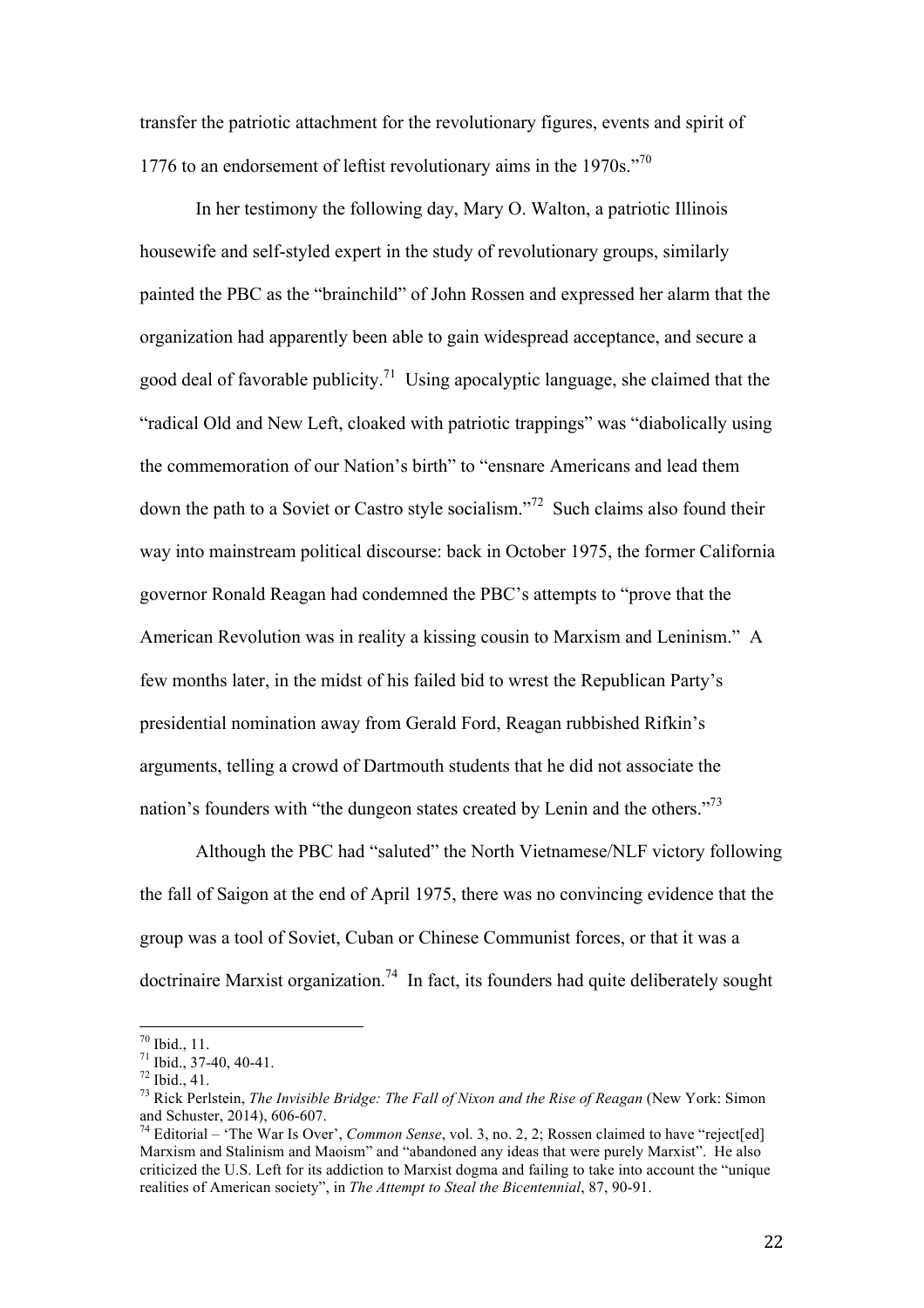to distance themselves from the fractious, ideological politics of the traditional Left.<sup>75</sup> Moreover, the PBC had hardly been shy about its biting criticisms of America's economic system or its proposed solutions. As Robert Reinhold pointed out in the New York Times, the group had "never concealed its true intentions."<sup>76</sup> Nevertheless, the message from its conservative critics was clear enough: the PBC's claims to patriotism were disingenuous; little more than a tactical ruse, designed to exploit the Bicentennial celebrations and trick Americans into supporting an organization that was far more radical – and more dangerous – than it initially appeared. Rather than representing any sort of continuity with the ideals of the Founding Fathers, the PBC was committed to un-American values and constituted a menace to the nation.<sup>77</sup>

(v)

 $\overline{a}$ 

Assessing the legacy of the PBC is no easy task. On the one hand, the group could boast some genuine achievements. It scored an early and high profile victory when it passed leaked secret memos from inside the American Revolution Bicentennial Commission to the press, resulting in front-page claims that the official body tasked with planning the national celebrations had become little more than a partisan tool of the Nixon administration and a slave to big business. The leaked documents revealed ARBC chairman David Mahoney (CEO of Norton Simon, Inc., the makers of Canada Dry) declaring that "We, the businessmen, have much to gain if we take a positive leadership role in the nation's 200<sup>th</sup> anniversary", and the Commission's director, Jack LeVant, arguing that the Bicentennial "could be the greatest opportunity Nixon, the Party and the Government has as a beacon of light for reunification within the

<sup>&</sup>lt;sup>75</sup> Gordon, 'Interview with Ted Howard', 3.

<sup>76</sup> Robert Reinhold, 'Radical Group Presses New Bicentennial View', *NYT*, 18 January 1976, 38.

 $77$  On the history of 'Un-Americanism' – and the ways in which the term is routinely traded by political opponents – see George Lewis, 'An Un-American Introduction', *Journal of American Studies*, vol. 47, no. 4 (November 2013), 871-79.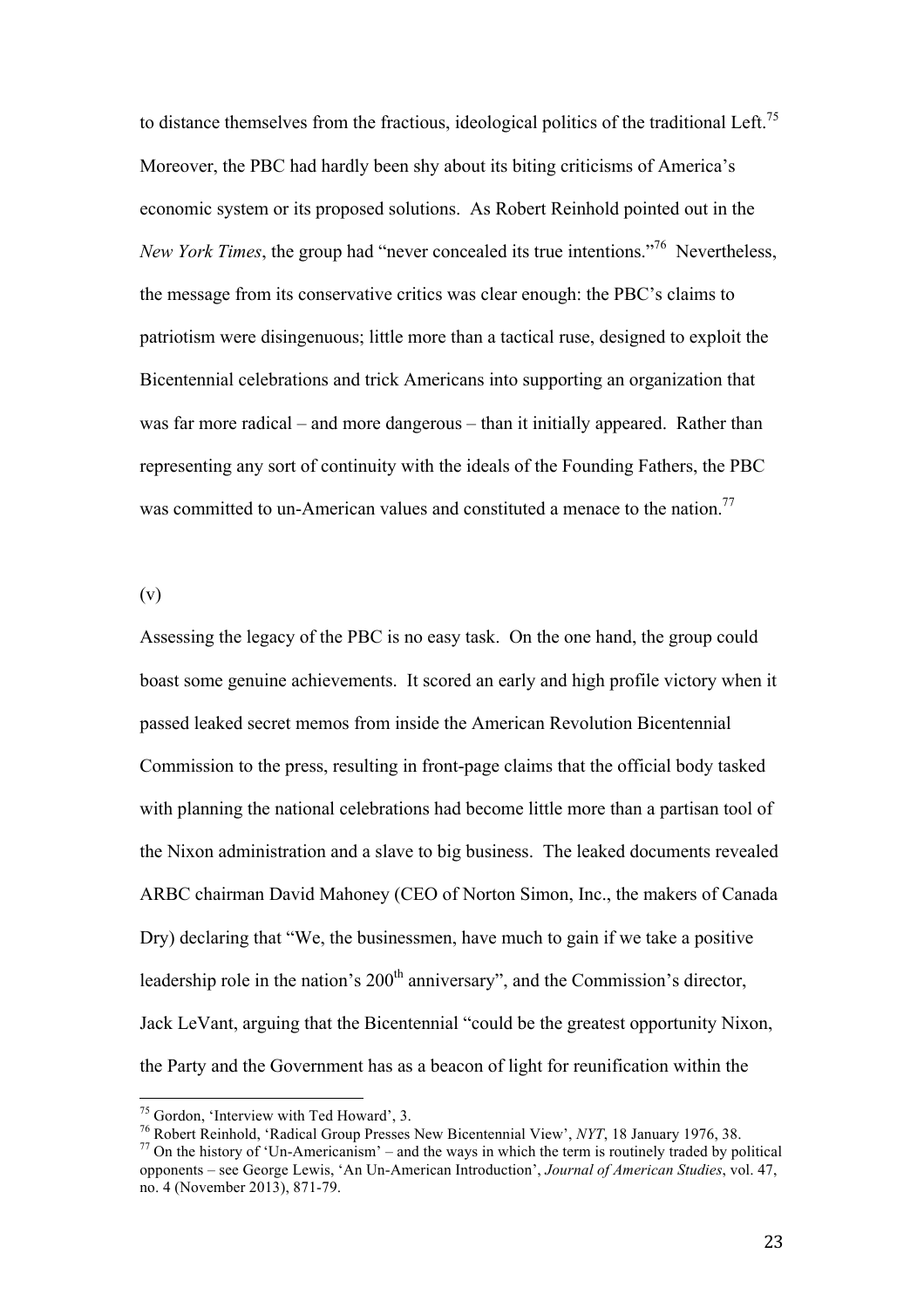nation and with the world." Although an official investigation would later dismiss some of the more serious charges, the Commission had been severely weakened (LaVant resigned on 1 August 1972); in 1974, it was finally disbanded and replaced with the American Revolution Bicentennial Administration (ARBA).<sup>78</sup> Even such a conservative luminary as James J. Kilpatrick was moved to write that the PBC appeared to be "a lot closer to the true Spirit of '76 than the promoters, politicians and public relations men in charge of the ARBC."<sup>79</sup>

The PBC also secured favorable press coverage for its critique of the crass commercialism of the 'Buy-centennial' (among the treats offered up by enterprising retailers were patriotic yo-yos, clocks, egg timers, beer cans – and even a Bicentennial toilet seat). 80 An April 1975 article in the *Wall Street Journal*, for instance, described the PBC as a "private activist group" apparently "motivated by an old-fashioned egalitarianism" that "eschews commercial products altogether" in favor of distributing "literature aimed at reacquainting Americans with social, economic and political issues in the Revolutionary era that still exist today."<sup>81</sup>

The PBC was also effective, and highly professional, in promoting its message, helped in part by an annual budget that, at its peak, reached \$300,000. Much of the money came from royalties from the sale of publications, and grants from bodies including the Stern Foundation and the National Endowment for the Humanities (leading Ronald Reagan to complain about "gullible" federal bureaucrats). One high-profile donor was Stewart Mott, described in a *New York* 

<sup>78</sup> Capozzola, ' "It Makes You Want to Believe in the Country"', 32, 37; Bodnar, *Remaking America*, 231; Lieber, 'Jeremy Rifkin's Big Beefs', 29; Gordon, *The Spirit of 1976*, 74-75.

<sup>79</sup> *The PBC: A History*, 33-34.

<sup>&</sup>lt;sup>80</sup> On the commercialization of the Bicentennial see, for example, 'Marketing: Bucks from the Bicentennial', *Time*, 29 September 1975; Capozzola, ' "It Makes You Want to Believe in the Country"', 33; Lawrence Van Gelder, 'Why 1976 is Beginning to Look Like \$19.76', *NYT*, 3 April 1976, 45.

<sup>81</sup> Gail Bronson, 'The Spirit of (19)76; Is it a Bicentennial or a Buy-Centennial?', *Wall Street Journal*, 15 April 1975 in *The Attempt to Steal the Bicentennial*, 82-84.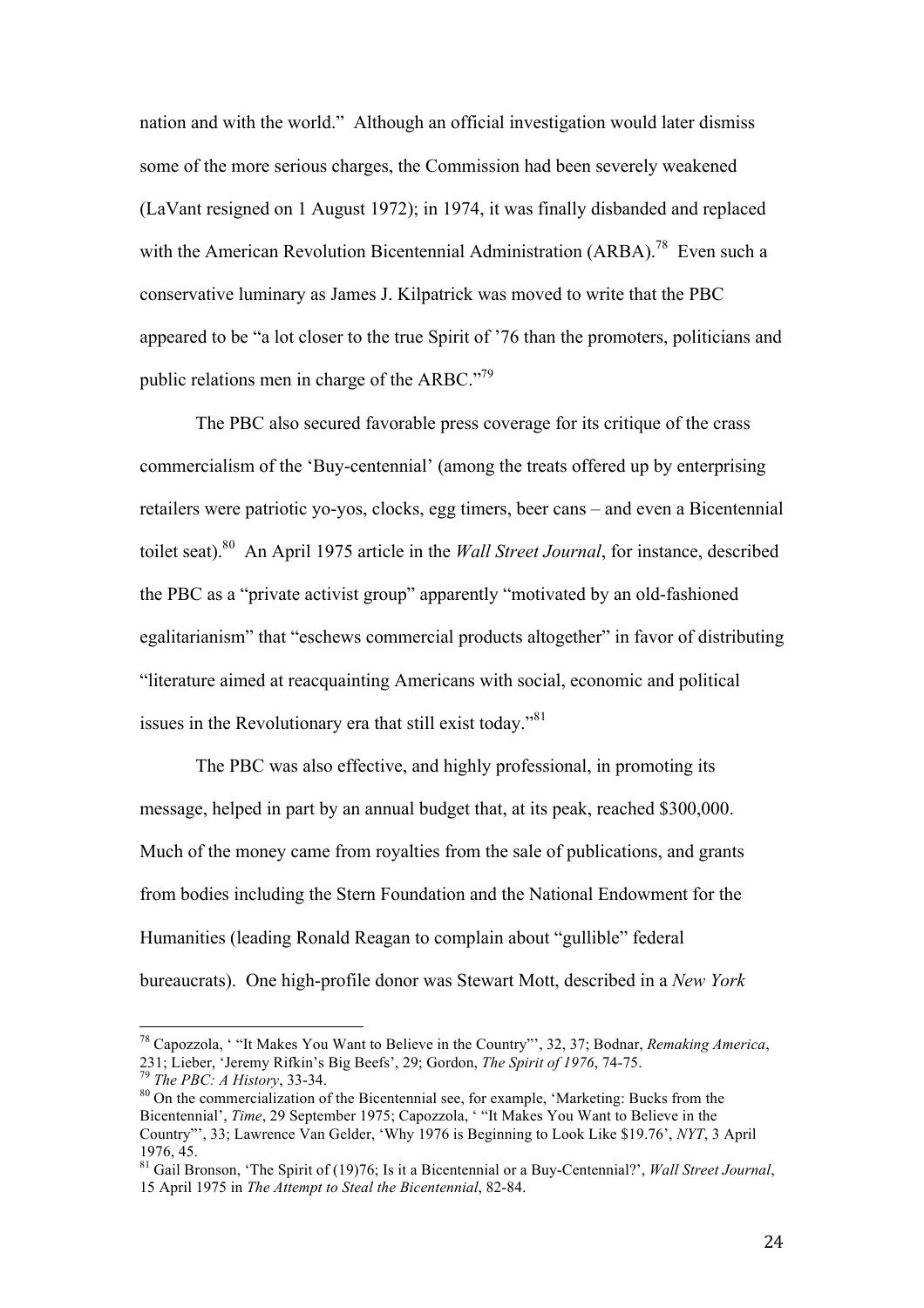*Times* report as "the General Motors heir and sugar daddy to the left", who, as Rifkin put it, had "been helpful".<sup>82</sup> The relatively generous budget enabled the PBC to place expensive, full-page adverts, including copies of its 'Declaration of Economic Independence' in the *New York Times*; on one occasion it spent \$80,000 on a 650,000-piece direct-mail solicitation; it also secured the endorsement of the Organization of American Historians for its Bicentennial educational display. In March 1975 Rifkin boasted that 65,000 churches, as well as thousands of school boards, libraries and community groups, were using the PBC's study guides and other materials.<sup>83</sup> The circulation of the group's newsletter, *Common Sense*, peaked at around 70,000; a radio series, *The Voices of '76*, was aired on 1,000 stations; and the group also produced a television program that was picked up by 100 affiliates.<sup>84</sup> The critic Gene Shalit even reviewed *America's Birthday: A Planning and Activity Guide for Citizens' Participation During the Bicentennial Years* on NBC's *The Today Show*.

The guide, which was published by Simon Schuster in 1974, provided citizens, teachers, students, churches and community groups with ideological instruction and practical advice for creating exhibitions, forming organizations, and staging political protests.<sup>85</sup>

The PBC did, though, suffer a major setback in the spring of 1976 when it launched "Campaign Corporate Exposure." The group first wrote to the wives of business leaders suggesting that they ask their husbands "probing questions" in an

<sup>82</sup> Lieber, 'Jeremy Rifkin's Big Beefs', 29; *The Attempt to Steal the Bicentennial*, 25, 86; Robert Reinhold, 'Radical Group Presses New Bicentennial View', *NYT*, 18 January 1976, 38; Perlstein, *The Invisible Bridge*, 606.

<sup>83</sup> Robert Reinhold, 'Radical Group Presses New Bicentennial View', *NYT*, 18 January 1976, 38; 'The Government Bicentennial Is Very Shallow', interview with Rifkin, in *U.S. News & World Report*, 24 March 1975, in *The Attempt to Steal the Bicentennial*, 84-85. For OAH see Walton testimony in *Steal*, 63. On proliferation of PBC literature see Walton testimony in *The Attempt to Steal the Bicentennial*, 50.

<sup>&</sup>lt;sup>84</sup> Christopher B. Daly, 'The People's Bicentennial Commission: Slouching Towards the Economic Revolution', *The Harvard Crimson*, 28 April 1975; *The PBC: A History*, 28.

<sup>85</sup> See Walton testimony in *The Attempt to Steal the Bicentennial*, 56; *The PBC: A History*, esp. 6-7; Gordon, *The Spirit of 1976*, 75-76.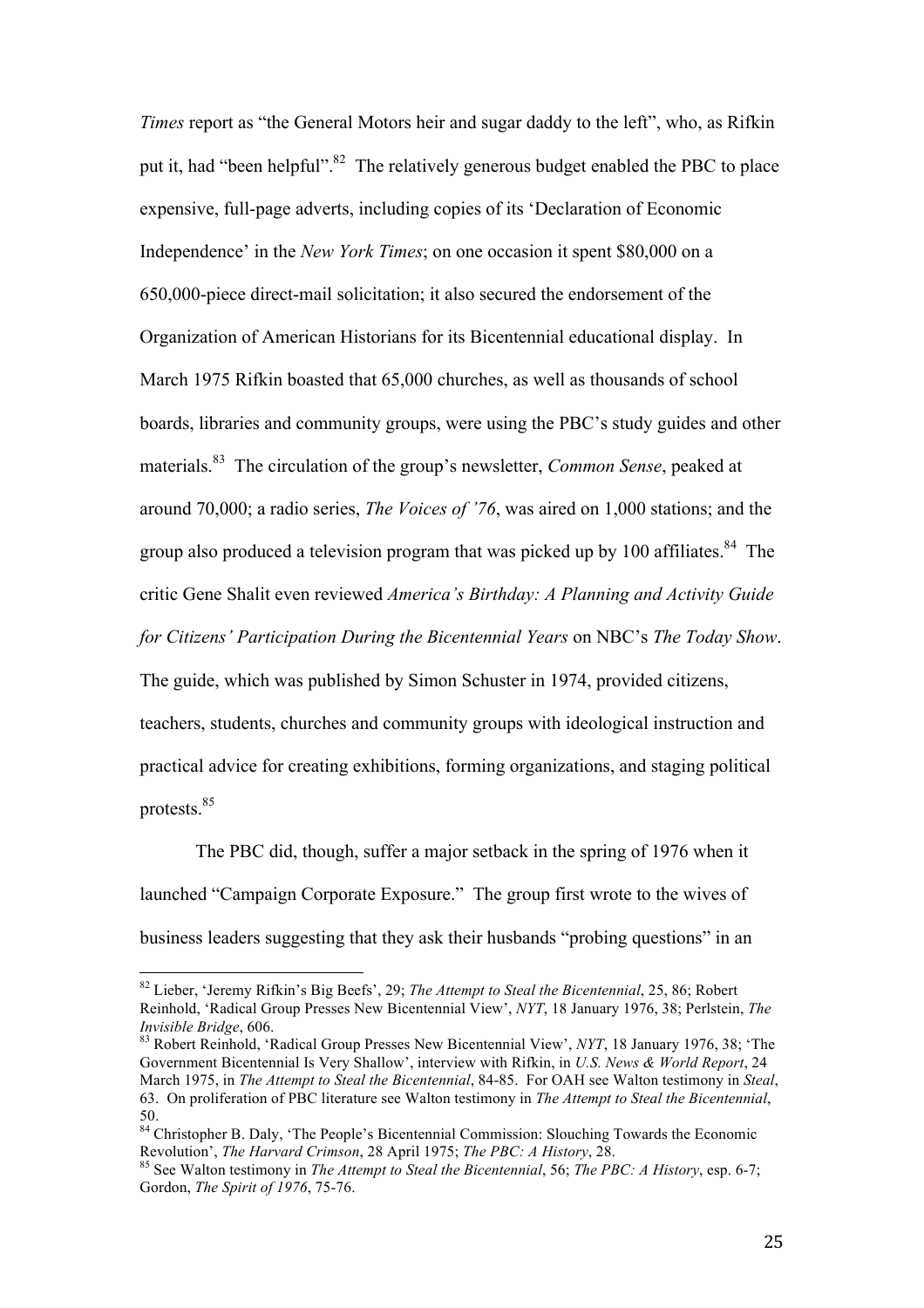attempt to uncover evidence of corporate corruption and criminal activity (cassette tapes were helpfully included, so that the interrogations could be recorded). It then followed up with a letter to "10,000 of the nation's highest placed secretaries", offering a \$25,000 reward to anyone providing "concrete evidence" that led to the arrest, conviction and imprisonment of "a chief executive officer of one of America's Fortune 500 corporations for criminal activity relating to corporate operations."<sup>86</sup> The response from the mainstream press was ferocious. On 6 May 1976 the *New York Times* published an editorial, 'Bicentennial Follies', which claimed that while the PBC's "lofty proclamations about a 'reaffirmation of the principles of American democracy'" had "long since been superseded by sophomoric pranks", this new development was far more disturbing. The group had "stooped to that oldest of totalitarian subversions – the organizing of internal spy systems in family, business or community." As a result, the *Times* declared, the PBC had "totally destroyed whatever credibility it had left..."<sup>87</sup>

In the end, the PBC went out with a whimper. Jeremy Rifkin had promised a crowd of between 150,000-250,000 in Washington, D.C., on 4 July 1976, to "call for a rebirth of the democratic promise of social, political and economic justice."<sup>88</sup> In the event, only 5,000 turned out to march from the Jefferson Memorial to the Capitol under a banner proclaiming "Independence from Big Business."<sup>89</sup> Although David Helvarg believed that a rally in Boston, "where we had a history", would have fared better, the PBC's best days were, in all honesty, already behind it. As Ted Howard explained, "it was … clear we were at the end of this process, because we weren't

<sup>86</sup> Marilyn Bender, 'Staff Informers Offered Reward', *NYT*, 12 April 1976, F1, 46; Bodnar, 236; 'The Bicentennial: In Dubious Battle', *Newsweek*, 26 April 1976, 91.

<sup>87</sup> 'Bicentennial Follies', *NYT*, 6 May 1976, 36; Capozzola, ' "It Makes You Want to Believe in the Country"', 37; Gordon, *The Spirit of 1976*, 78-79.

<sup>88</sup> PBC press releases printed in *The Attempt to Steal the Bicentennial*, 188, 189.

<sup>89</sup> John L. Hess, 'A Day of Picnics, Pomp, Pageantry and Protest', *NYT*, 5 July 1976, 18; Capozzola, ' "It Makes You Want to Believe in the Country"', 39; Lieber, 'Jeremy Rifkin's Big Beefs', 30.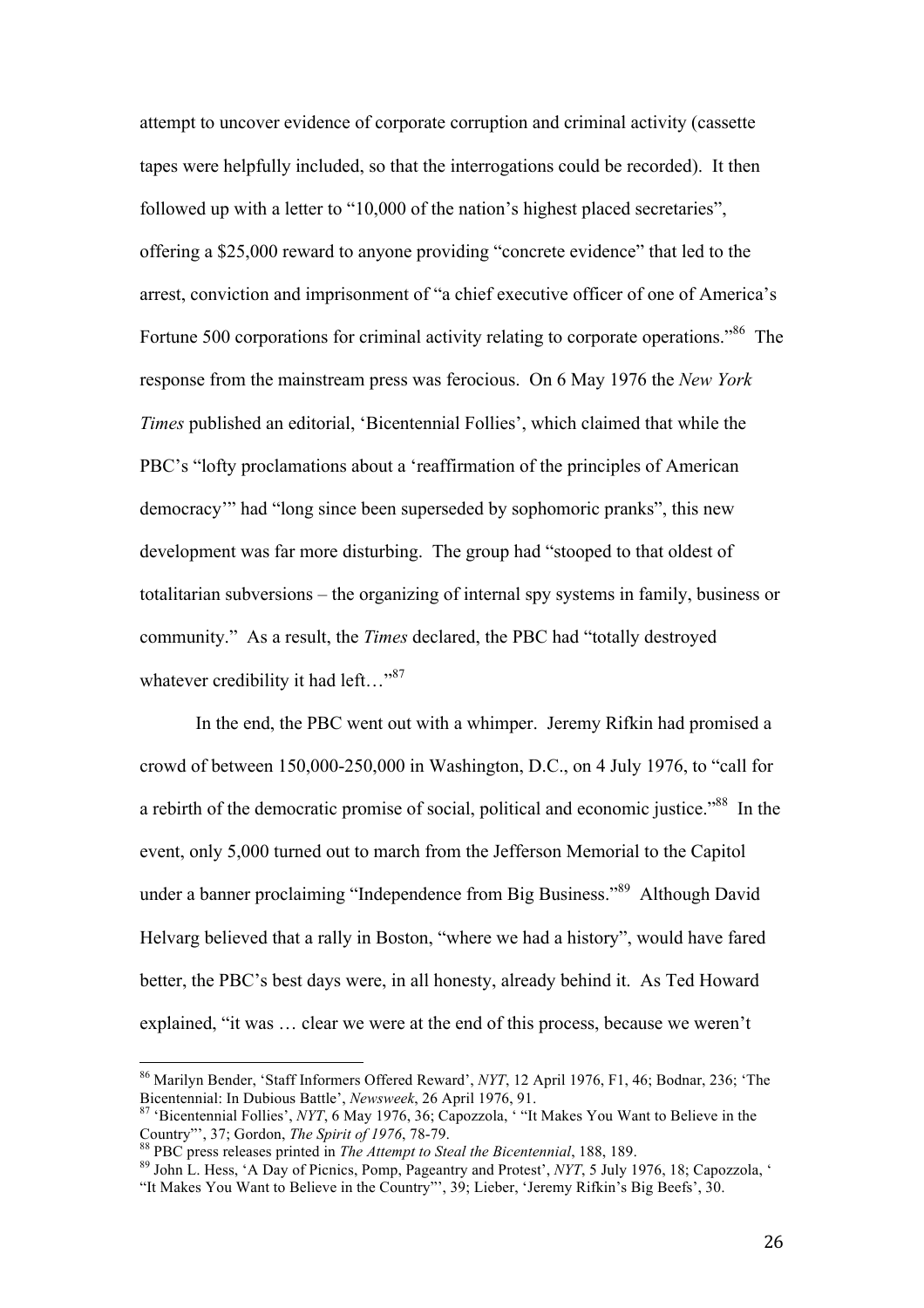going to slog it through till 1783, continue to the Constitution and the War of 1812 [laughing]. We knew this was the final shot."<sup>90</sup> Although the group re-launched as the 'People's Business Commission' in the fall of 1976, it quickly faded into obscurity.<sup>91</sup>

In the final analysis, the failure of the PBC's attempts to create a "Red, White and Blue Left" owed less to conservative charges that it was 'un-American', its own missteps, or the 'sophomoric' behaviour of some of its supporters, than to broader political currents that lay largely outside its control. For one thing, the PBC was on a different track to the wider American Left – which, more fragmented than ever following the disintegration of Students for a Democratic Society, was becoming ever more focused on social and cultural affairs, at the expense of the sort of radical economic agenda favoured by the PBC. As Maurice Isserman and Michael Kazin have noted, during the 1970s "the activist Left largely shed traditional Marxist concerns for issues centering on the workplace and economic growth, groping instead for a new synthesis of environmentalism, feminism, antimilitarism, and interracial solidarity."<sup>92</sup> It is telling that, while only a few thousand turned out for the PBC's final rally in Washington, some 30,000 white radicals, feminists, gay rights activists,

 $\overline{a}$ 

<sup>91</sup> On the name change see *The PBC: A History*, 78. The group's most prominent activsts have fared better: Jeremy Rikfin has enjoyed a long, and controversial career, as a political activist and organizer – campaigning against biotechnology, genetic engineering, GM foods, and the American beef industry; after leaving the PBC, Ted Howard worked as the communications director for The Hunger Project (a California-based non-profit organization, dedicated to sustainable strategies to end world hunger); while David Helvarg founded (and continues to lead) the marine-conservation group, Blue Frontier. See David Lieber, 'Jeremy Rifkin's Big Beefs', *The Pennsylvania Gazette*, October 1992; Dick Thompson, 'The Most Hated Man In Science: JEREMY RIFKIN', *Time*, 4 December 1989; Phillip M. Boffey, 'Working Profile: Jeremy Rifkin', *New York Times*, 11 April 1984, B10; Steven H. Lee, 'Picking Food Fights', *The Dallas Morning News*, 10 May 1994, 1D; http://www.foet.org/JeremyRifkin.htm; Gordon, *The Spirit of 1976*, 140; http://thp.org and http://www.bluefront.org; and Helvarg, *Saved by the Sea*.

<sup>&</sup>lt;sup>90</sup> Tammy Gordon, 'Interview with David Helvarg', 4, 6; Tammy Gordon, 'Interview with Ted Howard', 6.

<sup>&</sup>lt;sup>92</sup> Maurice Isserman and Michael Kazin, 'The Failure and Success of the New Radicalism' in Steve Fraser and Gary Gerstle, eds., *The Rise and Fall of the New Deal Order, 1930-1980* (Princeton: Princeton University Press, 1989), 229. See also Todd Gitlin, *The Twilight of Common Dreams: Why America Is Wracked by Culture Wars* (New York: Holt Paperbacks, 1996). Ted Howard, email correspondence with the author, 21 May 2016.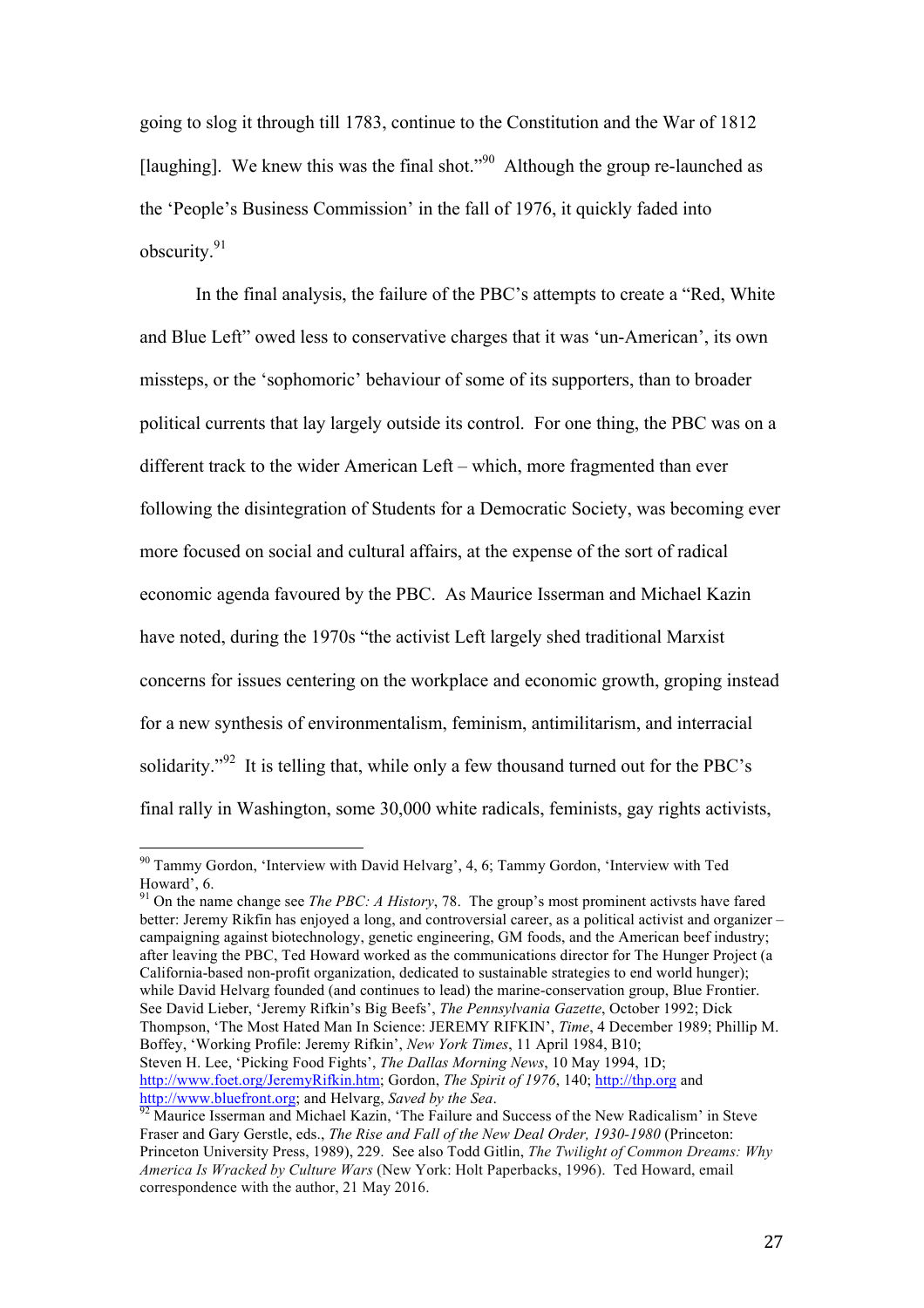Puerto Ricans, and black nationalists, attended a rival event in Philadelphia, where they heard Elaine Brown denounce American history as a story of "murder and plunder", and cheered calls for Puerto Rican independence.<sup>93</sup>

Although running against the grain of the American Left was always going to be a challenge, there are grounds for thinking that the patriotic, populist radicalism of the PBC might have fared better, especially given the growing anti-business and antielitist sentiment that characterised much of the  $1970s$ .<sup>94</sup> A national opinion poll, undertaken by Peter D. Hart Research Associates, and commissioned by the PBC in July 1975, revealed that 45% agreed that both the Democrats and Republicans favoured big business over the average worker; 58% agreed that the nation's major corporations wielded significant influence over the political process; and 49% agreed that Big Business was the source of most of the nation's ills.<sup>95</sup> There is also some evidence – albeit anecdotal and impressionistic – that the PBC's message was capable of resonating outside of traditional left constituencies. Writing to *Common Sense* in 1975, 'M. P. H.' of Forest Hills, New York – a self-described "hardhat construction electrician and one time organizing secretary for the Free Libertarian Party of New York State" who was "not a 'leftist' by any stretch of the imagination" – expressed his "general agreement" with the PBC's arguments. There was, he said, "no point in pretending that the Corporate State which has been built around the icon of Free Enterprise is anything but a clear and present danger to American liberty and world peace." Although he "strongly dislike[d] supporting a group" that had "hailed" the fall of Saigon to the North Vietnamese, he felt that he had "little choice if I want to

<sup>93</sup> Bodnar, *Remaking America*, 236-37.

<sup>94</sup> Sandbrook, *Mad As Hell*, xiii, 333.

<sup>95</sup> *The PBC: A History*, 55; Robert Reinhold, 'Radical Group Presses New Bicentennial View', *NYT*, 18 January 1976, 38.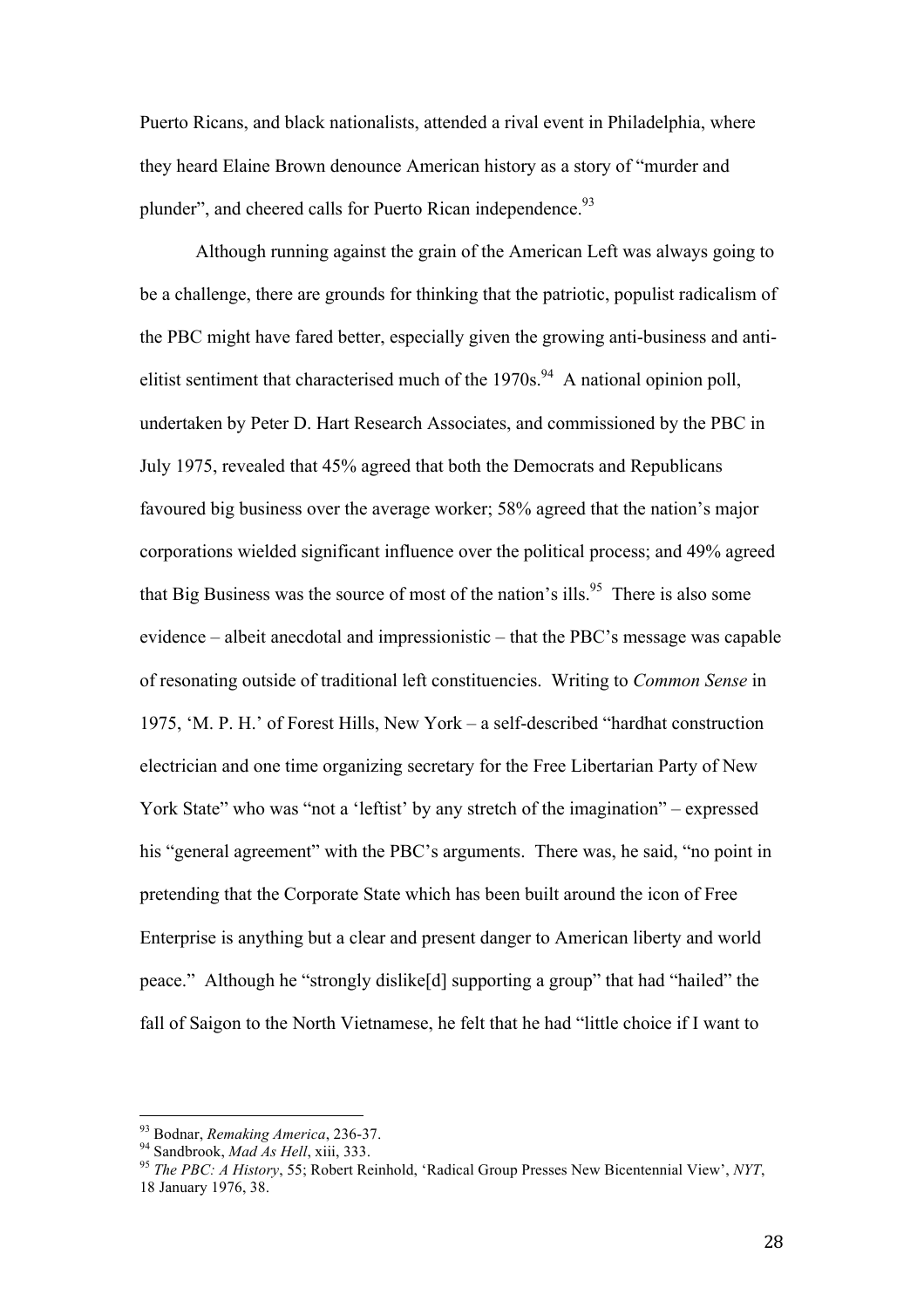see some efforts made to resume the American experiment."<sup>96</sup> David Helvarg, meanwhile, recalled an encounter with a police officer during a PBC protest outside the offices of the Lockheed Corporation: "this cop [came] up and ask[ed] what we were doing. We told him we were tar and feathering it [in effigy]. By the end of the conversation this cop who was ready to arrest me when he came up was laughing. It was a good conversation  $\ldots$  it was a unique moment."<sup>97</sup>

Ultimately, though, the kind of populist approach favoured by the PBC would prove a more powerful source of strength for conservatives than for those on the Left. Anti-tax protesters and opponents of big government, for instance, secured major successes in the late 1970s, most notably with the passage of Proposition 13 in California, by attacking bureaucratic, political and corporate elites (while, in recent years, much of the PBC's style has been adopted by the Tea Party movement).<sup>98</sup> And, while historians continue to debate the exact moment that American political culture shifted decisively to the right, Natasha Zaretsky has made a persuasive case that the Bicentennial itself helped to pave the way for the triumph of modern American conservatism. Her 2007 book, *No Direction Home*, frames the anniversary as an "attempt to redress the intertwined anxieties about national and family decline that had come to the fore by mid-decade." By encouraging a decentralised, localized celebration, detached from the federal government, and by valorising the "pure American family" of the revolutionary era – "economically self-reliant and ostensibly freed from the corrupting influences of modern state intervention and mass consumption" – ARBA officials shaped a Bicentennial that, Zaretsky argues, helped to "articulate a widening public sentiment against the government over the course of

<sup>96</sup> *Common Sense* vol. 3, no. 3, 8.

 $^{97}$  Gordon, 'Interview with David Helvarg', 9.

<sup>98</sup> Hall, *American Patriotism, American Protest*, chapter 5; Jill Lepore, *The Whites Of Their Eyes*, 84. See also Lepore, 'Tea and Sympathy', *The New Yorker*, 3 May 2010.